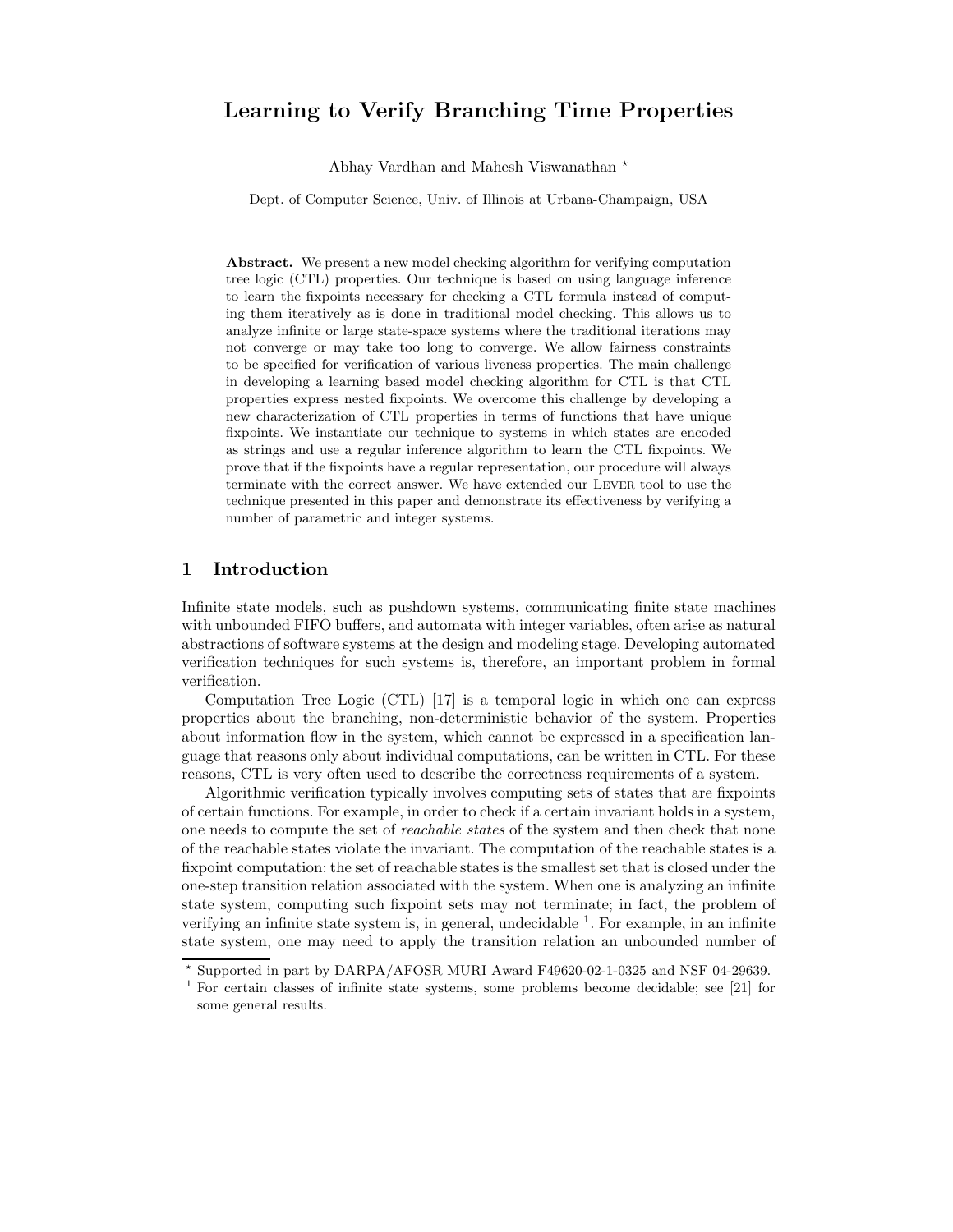times to the set of initial states before all the reachable states are encountered. Hence, the focus of the research community has been to develop semi-decidable algorithms for these problems. There have been two broad approaches to algorithmically verify infinite state systems. The first approach uses ideas like widening [13, 9, 27] and acceleration [10, 8, 7] to conservatively approximate (in the case of invariants) the set of reachable states of the system. The second complementary approach that has been proposed recently, is to use machine learning [30, 29, 31, 22]. The idea here is to view the verification problem as a problem where the (unknown) fixpoint set needs to be learnt from examples. The approach has been applied to verify safety properties and  $\omega$ -regular properties of infinitestate systems.

The learning based approach to verification enjoys several benefits. First, the running time of the algorithm does not depend on the time it takes to converge to the fixpoint, but rather on the size of the symbolic representation of the fixpoint set. If the fixpoint set being computed has a succinct representation, then the learning algorithm will converge to it very quickly. Second, because intermediate approximations to the fixpoint are never computed, it avoids the space overhead of storing fixpoint approximations that may have a large symbolic representation. Finally, the learning based algorithms are typically accompanied by a precise statement of when the method is guaranteed to work: if the set being computed for verification can be represented using the symbolic representation used by the learner, the method is guaranteed to either prove the system to be correct, or produce a counter-example demonstrating its violation. The learning based approach has thus far been used in the context of regular model checking, where states of the system are encoded as strings, and sets of states are represented using *deterministic* finite automata (DFA). In this context, the completeness theorem takes the form that if the set of reachable states (in the case of invariant properties) is regular, then the learning based model checking algorithm is guaranteed to work.

In this paper, we present a learning based model checking algorithm for infinite state systems with respect to CTL properties. The algorithm presented here is the first CTL model checker (based on machine learning or otherwise) for infinite state systems with fairness constraints; the CTL model checker for infinite state systems reported in [15] did not account for fairness constraints. It is also the first extension of the learning based method to branching-time properties, as all previous applications of learning were confined to linear-time properties. Finally, there is precise characterization of the class of systems for which this model checking algorithm is complete; for every subformula, if the set of states satisfying it form a regular language, then the algorithm presented here is guaranteed to terminate with the right answer.

In order to apply the learning based verification method to CTL, we need to overcome three fundamental challenges. To better understand these problems, let us consider the case of verifying invariants. As outlined before, the learning based method to verify invariants calls an algorithm that attempts to learn the set of reachable states, and then checks whether the invariant is violated in any of the states in the learnt set. To guarantee soundness, the model checker has to check if the set returned by the learning algorithm is indeed the set of reachable states, without actually computing the set of reachable states again. This turns out to be a difficult problem because while it is easy to check if a set is closed with respect to the transition relation (and hence contains all reachable states), there is no easy way to check if it is the smallest such set. Instead, the learning based method checks whether the learnt set contains all reachable states and does not violate the invariant, or whether a specific unsafe state in the learnt set is reachable. These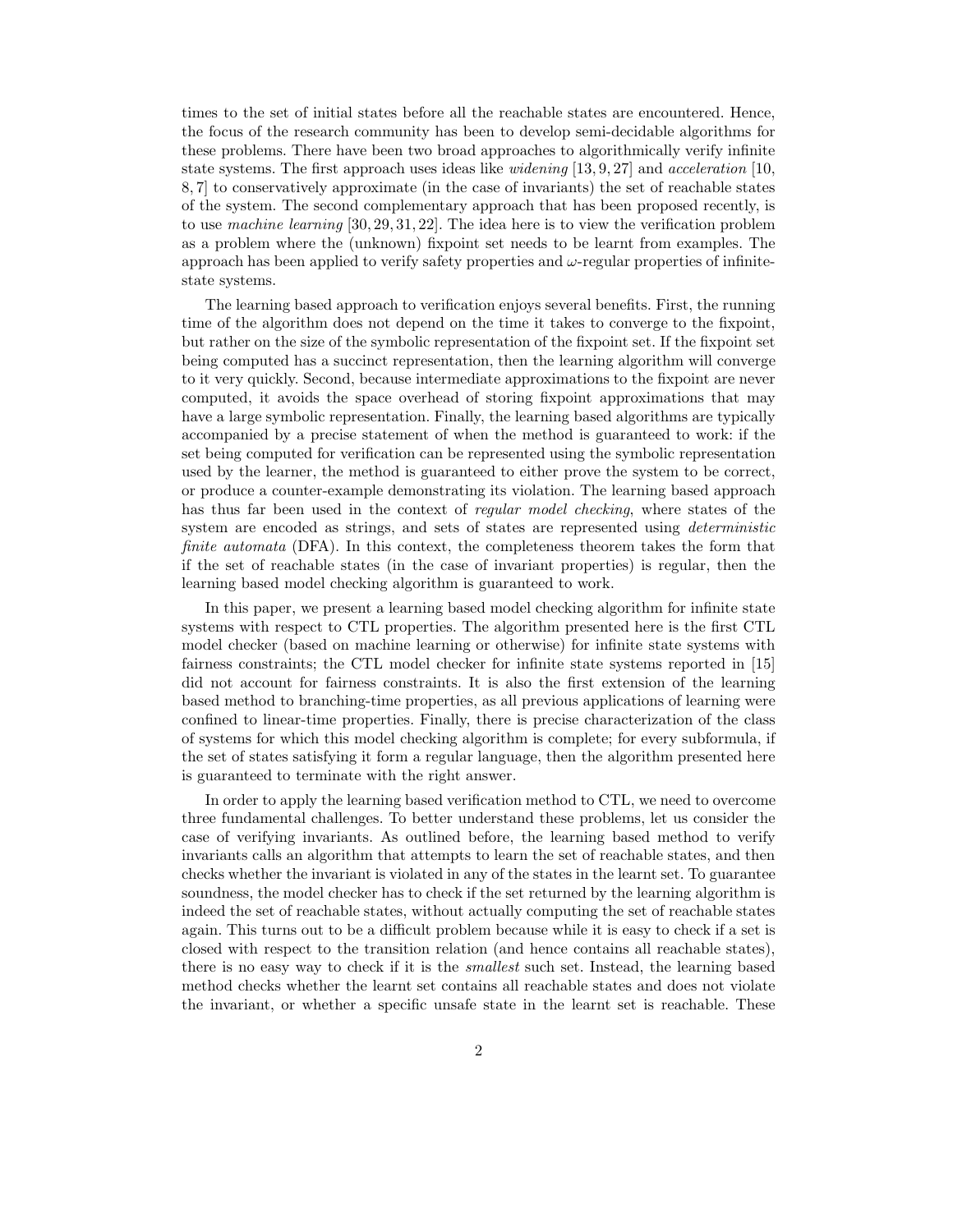"approximate" tests turn out to be feasible, and sufficient for the purposes of verifying the invariant. Thus, in the case of invariant verification, the learning based model checker does not ever know whether it has actually computed the set of reachable states, but only knows whether it has discovered a proof of correctness or a proof of violation.

To extend the learning approach to verify CTL, the following approach suggests itself immediately. Similar to the classical model checking algorithm for CTL [17], progressively compute the set of states satisfying each of the subformulas, starting from simple atomic propositions; the only difference being that we learn the sets instead of computing them iteratively. However, this approach runs into the problem that unlike safety properties and  $\omega$ -regular properties, CTL properties are nested fixpoints, where the set of states satisfying inner subformulas is used in the computation of the set of states satisfying outer subformulas. Hence, we will need a test that checks whether the learning algorithm has learnt the exact set of states satisfying a particular subformula (and not some over or under-approximation). Once again, while it is easy to check if a set is a fixpoint, it is unclear how to check if it is the *least* fixpoint or the *greatest* fixpoint. We overcome this central problem by presenting a new characterization of CTL operators in terms of functions with unique fixpoints. The output of a learning algorithm trying to discover these unique fixpoints can then be easily checked, and this allows us to get a learning based model checking algorithm for CTL.

The next challenge is to adequately take into account the fairness constraints that might be associated with the system being verified. In the case of finite state systems, this is handled using the observation that it is sufficient to only consider fair computations that are ultimately periodic and looping, i.e., computations that repeatedly execute a sequence of steps that loop to a state. However, this observation does not extend to infinite state systems. In order to soundly verify an infinite state system with respect to fairness constraints, we need to also consider fair computations that are truly infinite, and are not looping. We generalize ideas that we developed for the verification of  $\omega$ -regular properties [31] to account for fairness.

Finally, we have implemented this algorithm in our tool Lever, and extensively experimented with the tool on many examples. Since we represent sets of states using DFAs, we use algorithms for learning regular languages that have been investigated in the literature. In order to make them scalable to practical software systems, we make some improvements to these algorithms. First we combine Rivest and Schapire's idea [26] for processing counterexamples, with the Kearns and Vazirani algorithm [23] to yield a space and time efficient learning algorithm for regular languages. Second, the main challenge to the scalability of this algorithm is that the running time and space of the learning algorithm depends on the size of the alphabet used in encoding the state. Since the alphabet size grows exponentially in the number of variables in the system being verified, this presents a significant hurdle when analyzing practical software systems. We address this problem by representing the transition relation of the DFA using ordered BDDs; the idea of representing the transition relation of a DFA using BDDs as been explored before in [24, 3], though in a slightly different context.

The rest of the paper is organized as follows. In Section 2 we discuss the representation we use for programs, the classical model checking algorithm for CTL and give some background about learning algorithms. Section 3 gives details of the learning based verification for CTL with and without fairness constraints. In Section 4, this procedure is instantiated for systems with states represented as strings and it is shown how various operations described in Section 3 can be achieved with regular sets. Section 5 discusses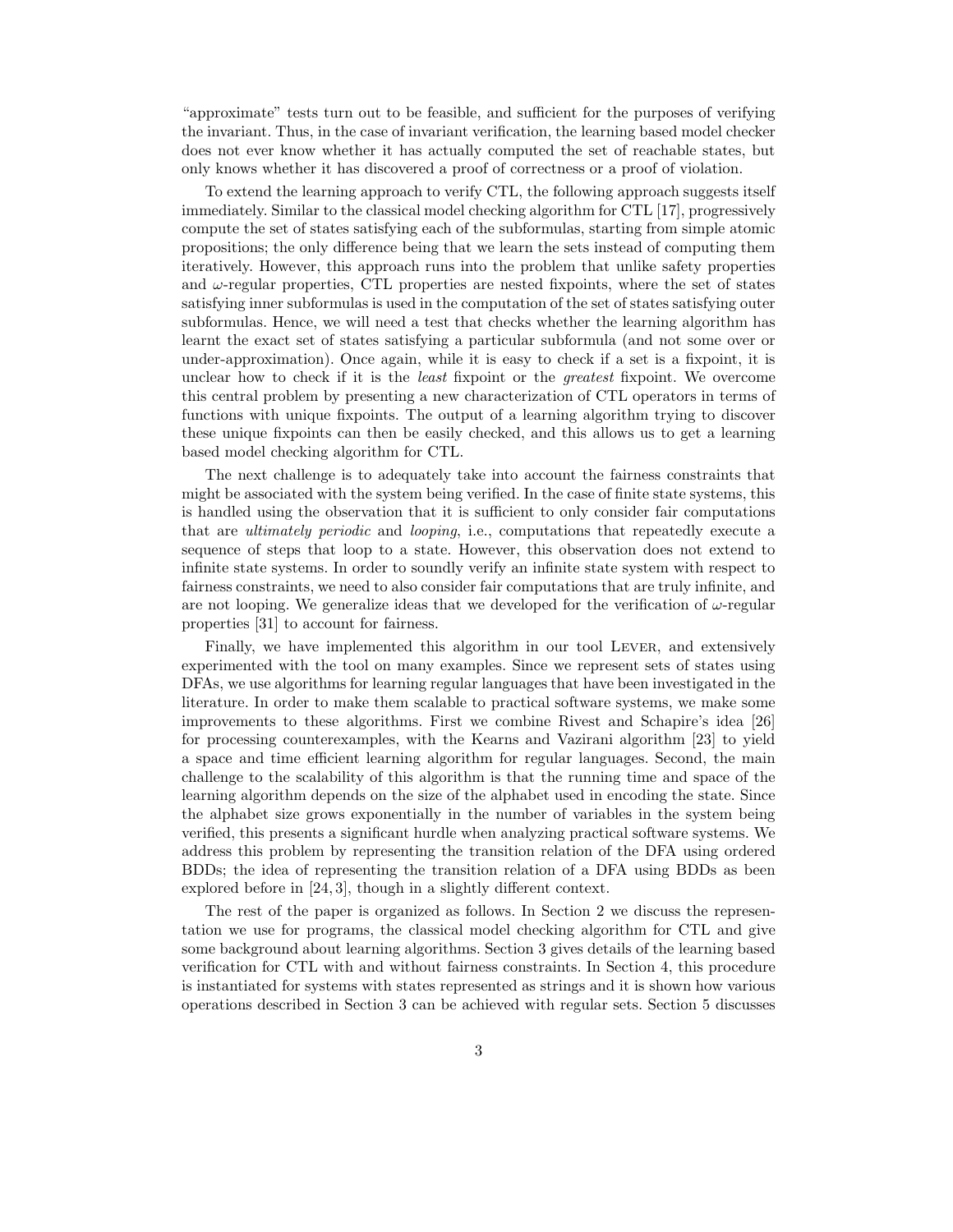the implementation of these ideas in our Lever tool and presents our experimental results. Finally, Section 6 concludes the paper and discusses some future work.

### 1.1 Related Work

Some of the popular approaches used for verification of infinite state systems are: widening  $[13, 9, 27, 19]$ , where the computation of a fixpoint is extrapolated to get an overapproximation in finite time; *meta-transition* or *acceleration* [10, 8, 7], where the effect of infinite iteration of certain loops in the system is calculated; collapsing of automata states based on simulation relations as in the framework of Regular Model Checking [12, 1]; and iterating transducers as described in Boigelot et. al. [11]. As mentioned earlier, the main advantage of using the alternative learning-based verification is that as long as the set being computed for verification is representable in the class of concepts being learned, the method is guaranteed to provide a sound answer to the verification problem.

We introduced the learning to verify approach in [30, 29] for verifying safety properties of FIFO automata. In [31], we used learning techniques for verifying  $\omega$ -regular properties (which can express safety as well as liveness properties) and applied it in the context of regular model checking. Concurrently and independently of our work, Habermehl et al. [22] have also proposed a learning based approach for verification of systems. However, the important class of branching times was not covered earlier in the learning paradigm and this is what we address in the present paper. The other major work that has addressed CTL properties (using techniques different from learning) is that of Bultan et. al. [15] where a combination of widening and finite iteration are used for conservative approximations. The notable differences between their work and our work are: first, we also are able to handle fairness constraints which are needed for liveness properties and second, we never return a "do not know" answer which a conservative analysis can return.

Machine learning has also been applied to other contexts in verification such as learning assumptions about the environment for compositional verification  $[18, 3, 16]$ ; synthesis of interface specifications [2] and mining specifications [5].

### 2 Preliminaries

#### 2.1 Program Representation

We use an event-action based language as in [14] to represent programs. In this representation, a program is a tuple  $(V, I, E)$  where V is a finite set of control or data variables, I gives the initial values of the variables in  $V$  and  $E$  is a finite set of events. Each event  $e \in E$  has an enabling condition enabled(e) which constraints the states in which the transition can be taken and an  $action(e)$  specifying how the variables are transformed by the transition. Event-action based languages have been used in the literature to express concurrent programs including abstractions of multi threaded Java programs, parameterized systems, petri nets, communication protocols, counter systems, broadcast protocols and cache coherence protocols [4, 20].

Example 1. A simplified example program written in this language is shown in Figure 1. In this example, a producer adds items to a buffer b while two consumers consume these items from b. The variable o records the total number of items produced while  $i_1$  and  $i_2$ record the number of items consumed by each of the two consumers respectively. In the action clause, the new value of a variable is given by a primed version of that variable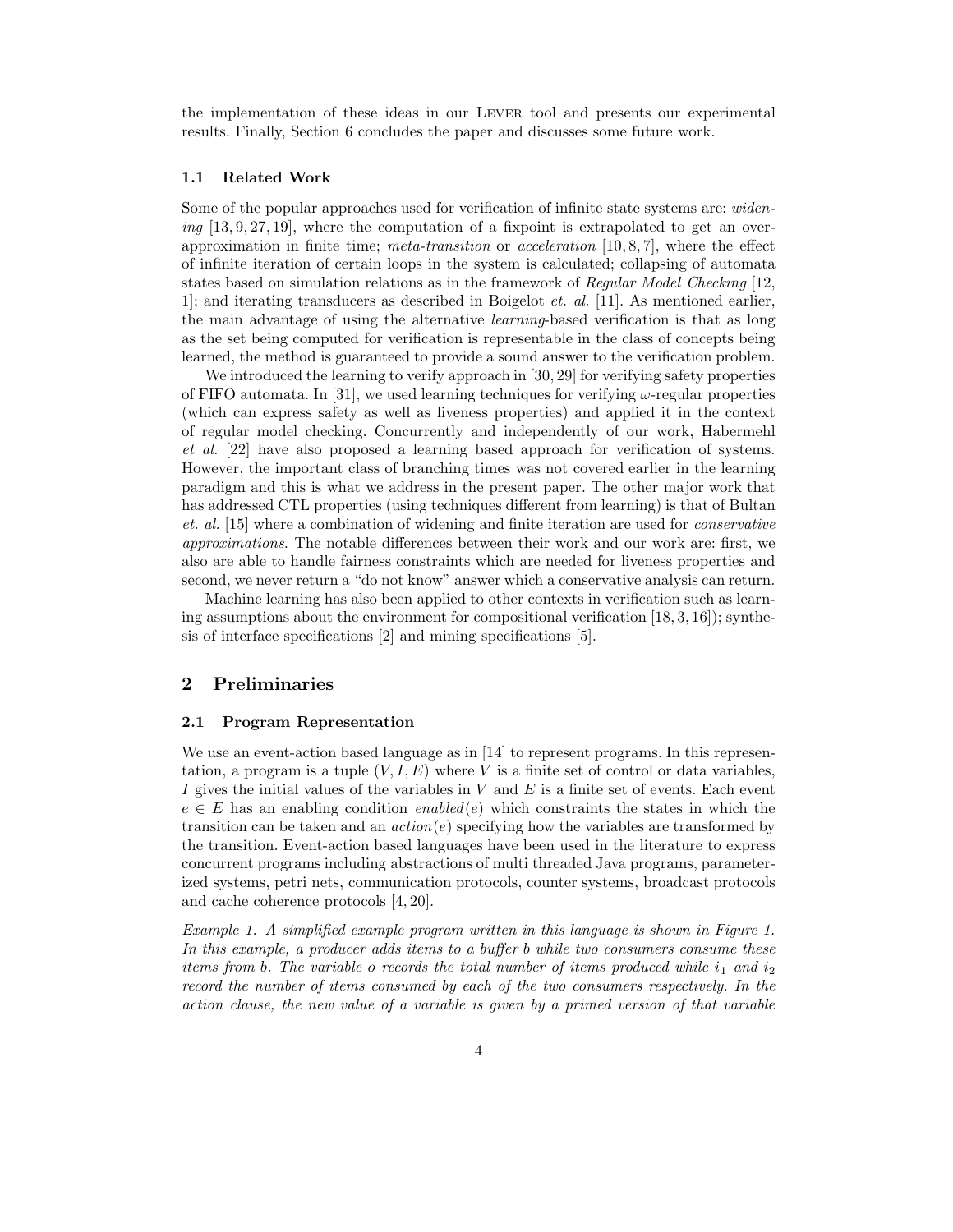(for brevity, only the variables that are changed are shown). Note that this program has an infinite number of reachable states.

```
Data Variables: b, o, i_1, i_2: integer
Control Variables: pc: \{q_0\}Initial Conditions: b = 0 = i_1 = i_2 = 0, pc = q_0Events:
 1. enabled: true,
    action: b' = b + 1, o' = o + 12. enabled: b > 0,
    action: b' = b - 1, i'_1 = i_1 + 13. enabled: b > 0,
    action: b' = b - 1, i'_2 = i_2 + 1
```
Fig. 1. A event-action program for a simple buffer problem

#### 2.2 Kripke Structures and CTL

While event-action based languages are rich enough to model and define the semantics of programs, they need to be enhanced in order to perform verification. In particular, states of the system need to be annotated with logical propositions that describe properties that are relevant for verification. For example, a state in which two processes are incorrectly accessing a critical resource simultaneously may be labeled bad while other states may be labeled good. Such a model of the software system where states are annotated with atomic propositions is formally called a Kripke structure, and is defined as follows. It is a quintuple  $(S, AP, R, S_0, \mathcal{L})$  where S is a set of (possibly infinite) states, AP is a finite set of atomic propositions,  $R \subseteq S \times S$  is a (total) transition relation,  $S_0 \subseteq S$  is a set of initial states and  $\mathcal{L}: S \to 2^{AP}$  is function that assigns to each state the set of propositions that are true in that state. We restrict ourselves to Kripke structures that are finitely branching, *i.e.*, for any state s, the set  $\{s' | R(s, s')\}$  is finite. We will sometimes denote  $(s_1, s_2) \in R$  by  $s_1 \to s_2$ . A computation starting from state s is a sequence of states  $s_0, s_1, \ldots$  such that  $s_0 = s$ , and  $s_i \rightarrow s_{i+1}$  for each i. Constructing the Kripke structure corresponding to an event-action program is straightforward, provided we are also given the labeling function  $\mathcal{L}$ : the states S are functions that assign to each variable of the program a value in the appropriate domain, and each event  $e \in E$  defines a binary relation  $R_e \subseteq S \times S$  to be  $\{(s_1, s_2) \mid s_1 \in enabled(e) \text{ and } (s_1, s_2) \in action(e)\}.$ Then, the transition relation is simply given by  $R = \bigcup_{e \in E} R_e$ .

Kripke structures are sometimes augmented with fairness constraints that hold in the system. Formally, a Fair Kripke structure is  $(S, AP, R, S_0, \mathcal{L}, \mathcal{F})$ , where  $(S, AP, R, S_0, \mathcal{L})$ is a Kripke structure, and  $\mathcal{F} \subseteq S$  is the set of fair states. A fair computation starting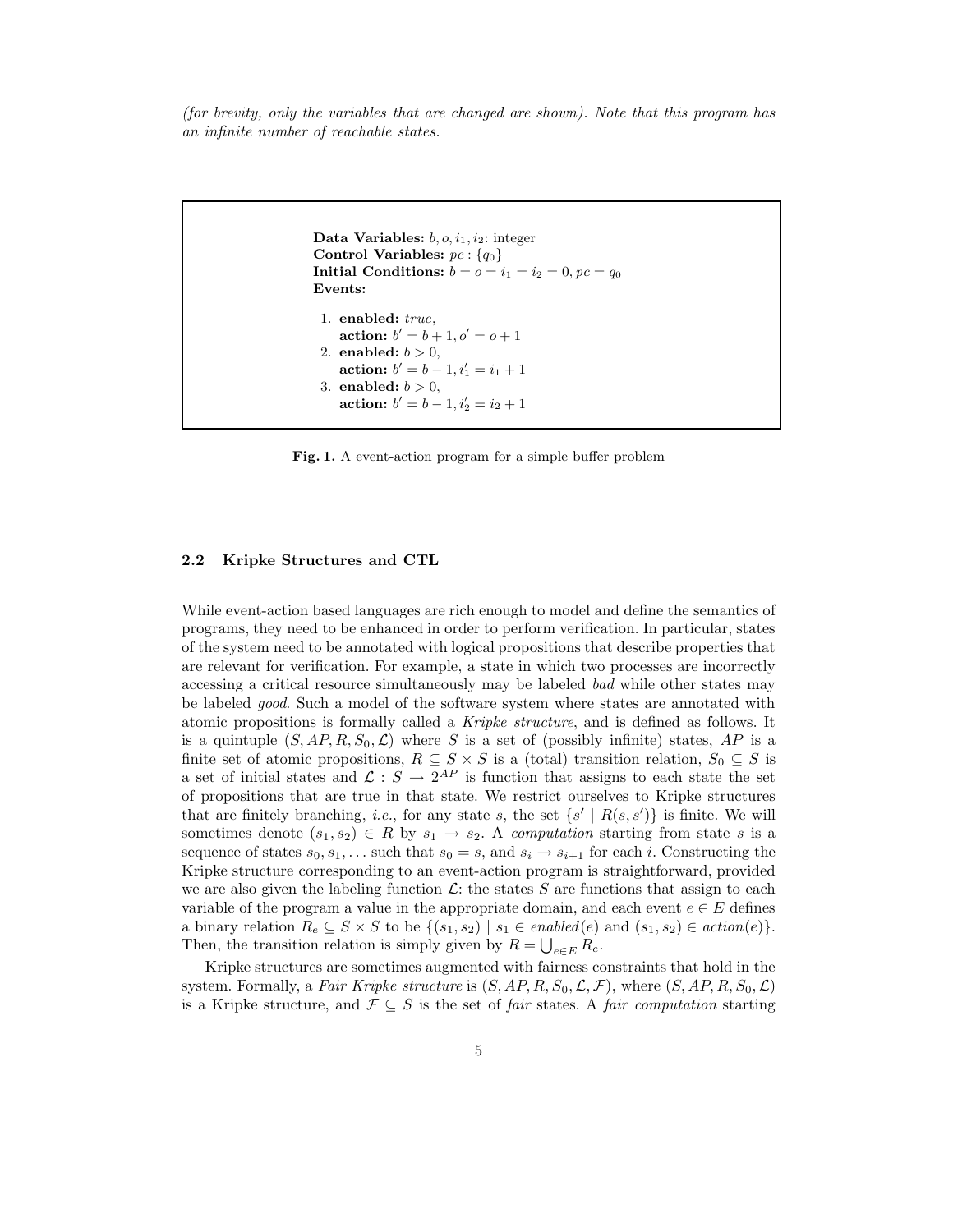from s is then a computation  $s_0, s_1, \ldots$  starting from s that visits the fair states infinitely often, i.e.,  $s_j \in \mathcal{F}$  for infinitely many  $j^2$ .

Computation Tree Logic (CTL) [17] is a popular temporal logic used to specify correctness requirements. Formulas in the logic are built up from atomic propositions, using the temporal operators  $X$ ("next time"),  $G$  ("globally"), and  $U$  ("until"). In addition, the logic has the path quantifier  $E$  ("for some computation path"). The formal syntax of formulas in CTL is as follows ( $p$  is an atomic proposition)<sup>3</sup>:

$$
f ::= p | \neg f | f_1 \vee f_2 | EX f | EG f | E[f_1 U f_2]
$$

Informally, a state s satisfies a formula  $EXf$  if there is a computation starting from s where f holds in the second state; s satisfies  $EGf$  if there is a computation starting from s where every state satisfies f; s satisfies  $E[f_1Uf_2]$  if there is a computation starting from state s such that  $f_1$  holds in all states until a state satisfying  $f_2$  is encountered. The connectives ¬ and ∨ are boolean negation and disjunction and are interpreted as in propositional logic. In the presence of fairness constraints, the path quantifiers are interpreted only over fair paths. So for example, a state s satisfies  $EGf$  in the presence of fairness, if there is a *fair* computation starting from state s such that f holds in all states. For a formal presentation of the semantics for all the operators, the reader is referred to [17].

#### 2.3 Model Checking CTL and Fixpoints

The verification or model checking problem for CTL is as follows. Given a system description in terms of a Kripke structure  $(S, AP, R, S_0, \mathcal{L})$  (or alternatively, a fair Kripke structure  $(S, AP, R, S_0, \mathcal{L}, \mathcal{F})$  and a CTL specification f, we have to check if all states  $s \in S_0$  satisfy the formula f. The standard algorithm [17] for CTL model proceeds by progressively computing the set of states that satisfy the various subformulas of f (including  $f$  itself). Initially, we compute the set of states that satisfy each of the atomic propositions in f. We know that s satisfies p iff  $p \in \mathcal{L}(s)$ . The algorithm then proceeds in stages. In the *i*th stage, the set of states corresponding to subformulas with  $i - 1$  nested CTL operators are computed using the results of the computation in the previous stages. Once the states satisfying  $f$  are found, the system is deemed to be correct if and only if this set wholly contains  $S_0$ , the initial set of states.

The algorithm to compute the set of states satisfying a subformula  $g$  in some stage, say i, depends on the outermost logical operator of q. For the operators  $EU$  and  $EG$ , computing the set of states satisfying them, involves computing the least and greatest fixpoint, respectively, of certain functions. We conclude this section, by introducing terminology about fixpoints and operators that we will find useful.

Consider a function  $T: 2^S \mapsto 2^S$ , from sets of states to sets of states. A *fixpoint* for T is a set  $Z \subseteq S$  such that  $T(Z) = Z$ ; it is the *least fixpoint* if it is the least, with respect to  $\subseteq$ -ordering, among all the fixpoints of T, and is denoted as  $\mu(T)$ . Greatest fixpoint of T is defined analogously and is denoted by  $\nu(T)$ . The function T is said to be *monotonic* if

<sup>&</sup>lt;sup>2</sup> Usually fairness in CTL is described by a set of constraints using the so called *generalized* Buchi condition. However, it is known that a *generalized* Buchi condition can be converted into the kind of fairness constraint described here.

 $3$  Typical presentations of CTL have additional temporal operators like  $F$  ("eventually") and R ("release"), and also the universal path quantifier. However it can be shown  $|17|$  that the logic presented here as just as expressive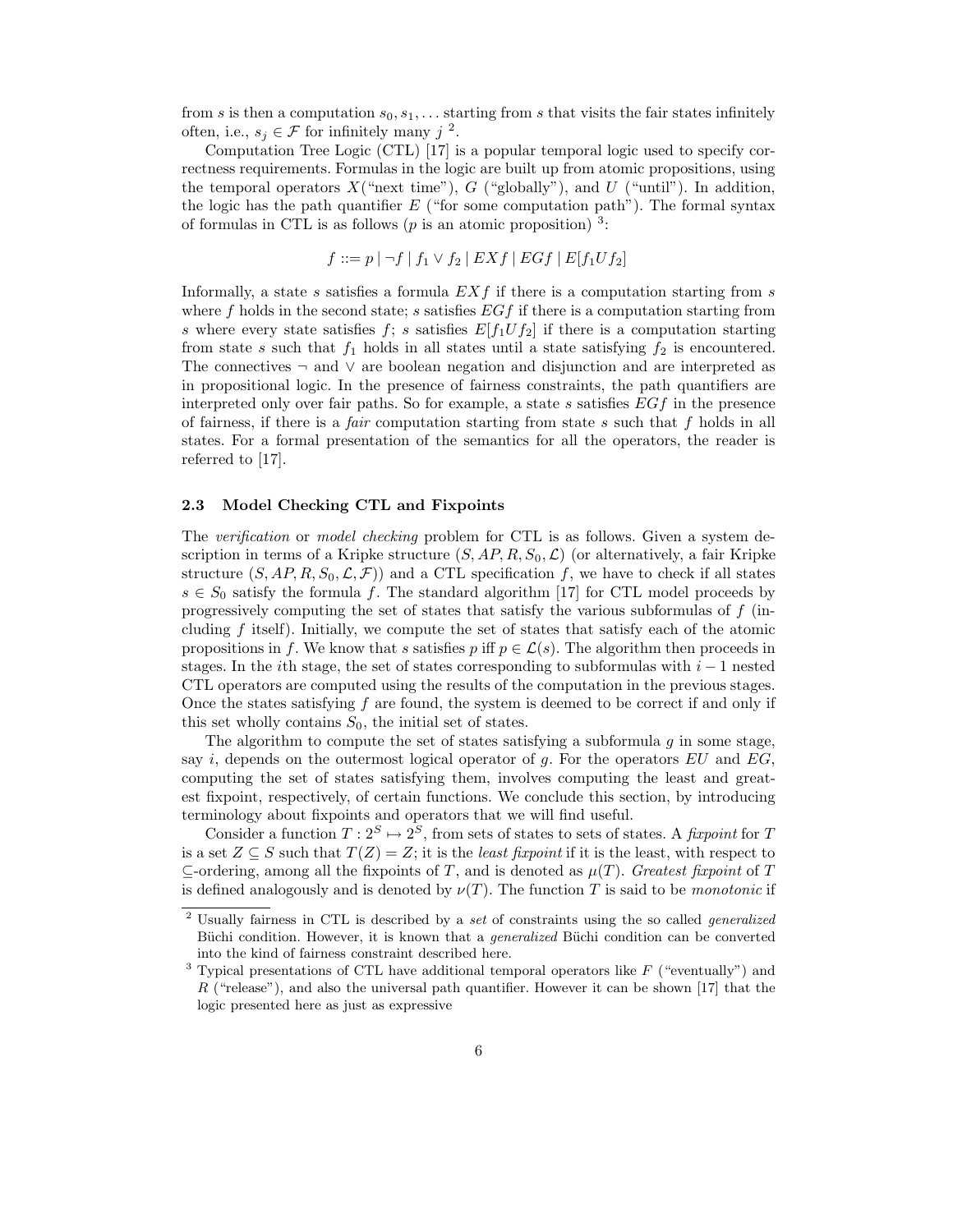$Z_1 \subseteq Z_2 \Rightarrow T(Z_1) \subseteq T(Z_2)$ . It is well-known that if T is monotonic, then both  $\mu(T)$  and  $\nu(T)$  exist. T is ∪-continuous if  $Z_1 \subseteq Z_2 \subseteq \ldots \Rightarrow T(\cup_i Z_i) = \cup_i T(Z_i)$ . It is  $\cap$ -continuous if  $Z_1 \supseteq Z_2 \supseteqeq \ldots \Rightarrow T(\bigcap_i Z_i) = \bigcap_i T(Z_i)$ . Another well-known result about fixpoints is that if T is ∪-continuous then  $\mu(T)$  can be calculated by starting from the empty set and repeatedly applying the function until the result does not change. Analogously, if T is ∩-continuous then the greatest fixpoint can be computed by starting from the entire set S and repeatedly applying the function until convergence. Finally,  $T<sup>i</sup>$  will denote the i-fold composition of a function T.

### 2.4 Learning Regular Languages

We use the framework of *active learning*  $[6]$ , in which the learning algorithm is given access to a knowledgeable teacher who can be queried. The teacher can be thought of as a pair of oracles: a membership oracle and an equivalence oracle. The membership oracle provides answers to queries about whether an example belongs to the concept being learnt or not. The equivalence oracle is a more powerful oracle which answers question about whether a hypothesis proposed by the learning algorithm is indeed equivalent to the concept being learnt. If at some point the learning algorithm's hypothesis is deemed correct by the equivalence oracle then the learning process stops. If on the other hand, the learner submits a hypothesis which is not equivalent to the target concept, the equivalence oracle not only says no, but also provides a counter-example to demonstrate why the hypothesis is wrong. The counter-example is either an example belonging to the hypothesis but not to the target concept, or it is an example belonging to the target concept but not to the submitted hypothesis.

The specific algorithm that we use to learn regular languages is due to Kearns and Vazirani [23], which is a variation of the classical algorithm by Angluin [6]. The algorithm maintains a candidate DFA for the language being learnt. This DFA has two characteristics. First it is a minimal DFA, i.e., every pair of states can be distinguished by string that leads one to an accept state and the other to a non-accept state. Second, the DFA is consistent with the sample strings the learning algorithm has seen so far, i.e., all strings observed that belong to the language are accepted by the DFA, and all observed strings that do not belong to the language are rejected. Progressively, the algorithm queries the equivalence oracle and the membership oracle, and stops when the equivalence oracle deems the candidate DFA to be correct. In this process, the learner may discover inconsistencies with the current DFA, which it resolves by splitting certain states. The details of the algorithm determine how the DFA is represented, which queries are asked, and how inconsistencies when discovered are resolved by splitting states. In what follows, we present only a brief overview of the algorithm, giving only the details that are relevant to highlight our improvements. For a comprehensive presentation the reader is referred to [23].

Each state of the candidate DFA is represented as a string, namely, the input string that takes the DFA from the initial state to the given state. These strings are called access strings and the learner maintains a set AS of such access strings. In addition, the learner also maintains a set DS of *distinguishing strings*, that demonstrate why each string in AS will correspond to a different state in the desired minimal DFA. So for any two access strings  $s_1$  and  $s_2$  there is a string  $d \in DS$  such that exactly one out of  $s_1.d$ and  $s_2$ .d belongs to the regular language being learnt. The algorithm maintains the sets AS and DS in a binary *classification tree* where each internal node is labeled by a string in  $DS$  and each leaf by a string in  $AS$ . Any one string  $d$  that distinguishes between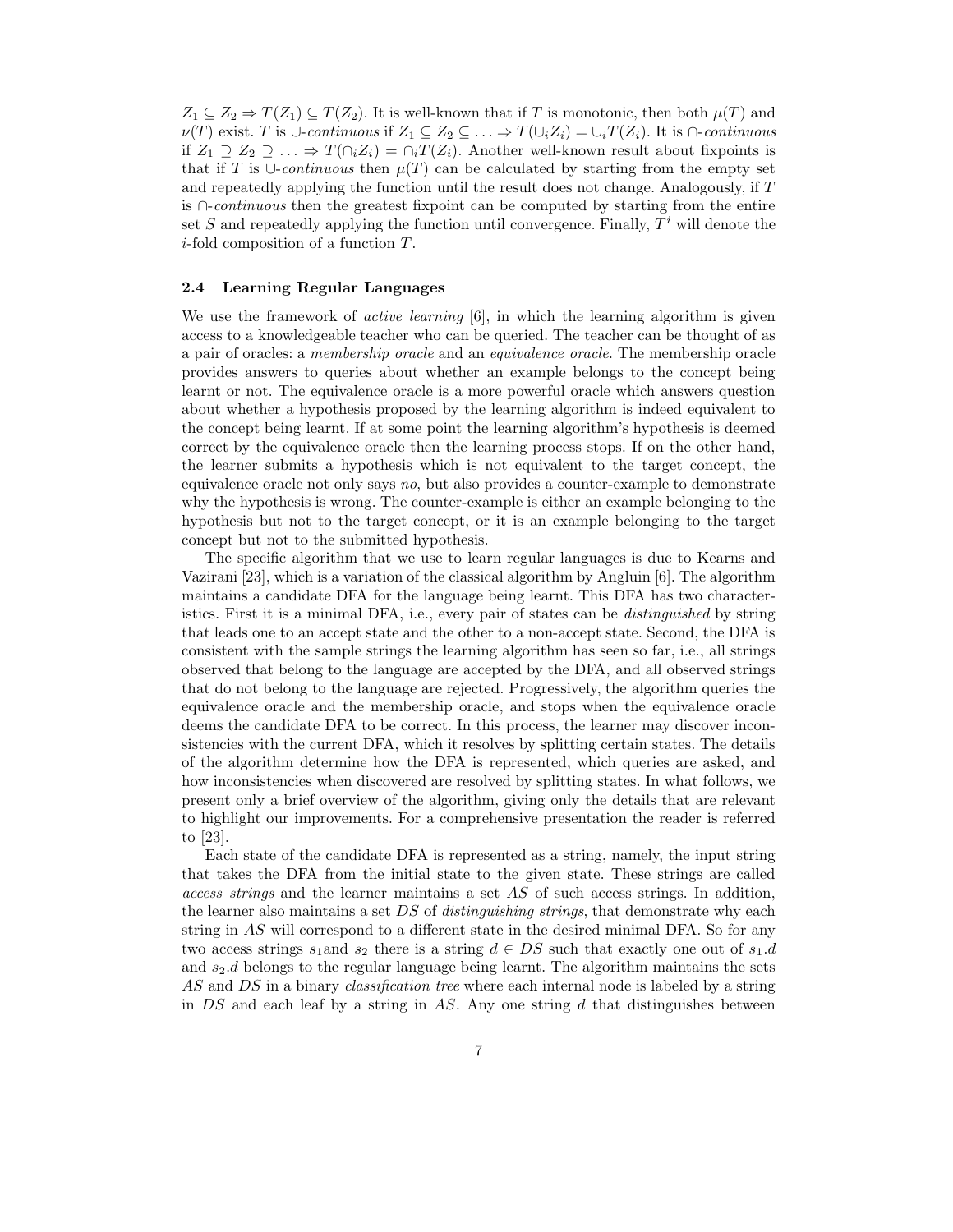two access strings can be placed at the root of the tree. All access strings s such that sd belongs to the concept being learnt are placed in the right subtree and the rest are placed in the left subtree. This process is repeated for each subtree until each access string is at its own leaf. The classification tree implicitly represents the current candidate automaton in the following manner. The states correspond to the access strings AS. The transition on a symbol  $\alpha$  from a state  $s$  can be obtained by "sifting" through the classification tree as follows. Start from the root (say labeled d), and check whether the string s.a.d belongs to the learnt concept or not, by asking the membership oracle. If s.a.d belongs to the concept then move to the right child else move to the left child. Repeat this process recursively, until a leaf is reached. This is the target state of the transition.

Observe, that the process of "sifting" can be used to determine whether two strings  $s_1$  and  $s_2$  must go to different states in the smallest DFA for the concept: if sifting  $s_1$ and  $s_2$  result in reaching different leaves then  $s_1$  and  $s_2$  must go to different states. This observation plays a crucial role determining how the candidate DFA must be refined when an inconsistency is encountered. Let  $w$  be the counter-example returned by the equivalence oracle, and let  $u$  be the first prefix of  $w$  where the state  $s$  reached on reading  $u$  in the DFA is different than the state  $s'$  obtained when  $u$  is sifted through the classification tree. Then the state s must be split in order to resolve the inconsistency. In our variant of the Kearns and Vazirani algorithm, we use the Rivest and Schapire's [26] binary search to discover this prefix  $u$ , to get a faster algorithm. The resulting algorithm is guaranteed to learn the minimal DFA and runs in polynomial time.

**Theorem 1.** ([26]) The regular inference algorithm described above always terminates after making  $O(kn^2 + n \log m)$  membership queries and  $O(n)$  equivalence queries. Here,  $k$  is the size of the alphabet, n is the number of states in the minimal automaton representing the target regular language, and m is the longest counterexample returned by the teacher.

## 3 Learning to Verify CTL Properties

Recall (from Section 2.3) that the classical model checking algorithm for CTL proceeds by inductively determining the set of all states that satisfy each of the subformulas. For each subformula, the algorithm to determine the set of states satisfying it is determined based on the outermost logic operator. Given a suitable representation for sets of states,  $\neg f$  and  $f_1 \lor f_2$  correspond to performing the boolean operations of complementation and union on the sets of states satisfying  $f, f_1$  and  $f_2$ . In the case of EX it involves computing predecessors:  $EX(Z) = \{s \mid \exists s \rightarrow s' \text{ and } s' \in Z\}.$ 

The most interesting cases are those of EU and EG, which are handled by computing fixpoints. To illustrate the challenges in developing a model checking algorithm for infinite-state systems, let us consider a formula  $E[true U f]$  which is also sometimes written as  $E\ddot{F}f$ . The set of states satisfying  $E\ddot{F}f$  consists of the states which can reach a state labeled by f. Thus,  $E F f$  can be found by starting with a set  $Z_0$  consisting of states satisfying  $f$  and in the *i*th iteration adding the states that can reach a state satisfying f in *i*-steps. Clearly this method of computing the set of states satisfying  $E\dot{F}f$  may not terminate for a system with infinitely many states. As mentioned before, therefore, our idea is to learn this set instead of performing this iterative computation. In order to do this, we have to answer membership and equivalence queries for the set of states satisfying  $E\dot{F}f$ . We do have a weak test for equivalence; if the set hypothesized for  $E\dot{F}f$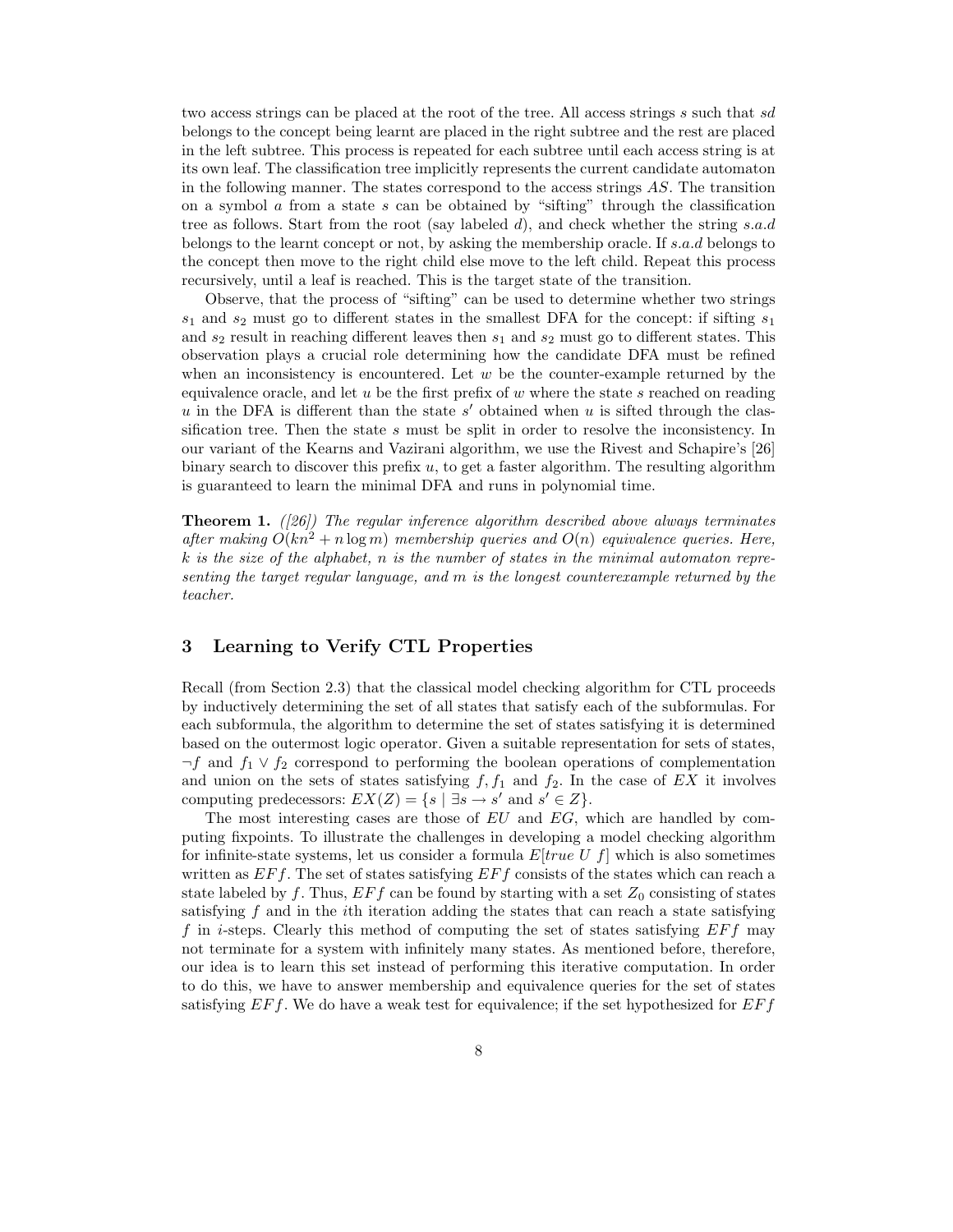changes under backward reachability then it is certainly not the right set. However, even if it does not change under backward reachability, it may be just an overapproximation of  $E\llap{/}F\llap{/}f$  (in the case of  $E\llap{/}G\llap{/}f$  this can be an underapproximation). For membership queries the situation is even more difficult; it is unclear how we can answer whether a state s satisfies  $E\dot{F}f$  without solving the original verification problem. The solution is to learn a set with more information from which  $E\{Ff \}$  can be computed and which allows answering membership and equivalence queries. In the case of  $E\ddot{F}f$ , one simple way to achieve this is to learn a set X of  $(s, i)$  pairs where  $(s, i) \in X$  means that the state s can reach some state labeled f in i steps. Now, a membership check  $(s, i) \in X$  involves checking if in  $i$  steps a computation from  $s$  can reach  $X$ , which is an easier problem. Moreover, it can be shown that there is a unique set that does not change under the function  $\Gamma(Z) = \{(s, j) \mid \exists s \to s' \text{ and } (s', j - 1) \in Z\} \cup \{(s, 1) \mid s \models f\}.$  This allows us to answer the equivalence query for EFf exactly.

Using the ideas informally presented above, we can develop a learning based algorithm for CTL, in the absence of fairness constraints. This is formally presented next. After this, we consider the case of model checking in the presence of fairness constraints.

#### 3.1 CTL formulas without Fairness

First let us consider the problem of model checking a Kripke structure that does not have any fairness constraints. As we saw before,  $\neg$ ,  $\vee$ ,  $EX$  can be handled in a fairly straightforward manner. From [17], we know that  $E[f_1Uf_2]$  is the least fixpoint of the function  $T_{E[f_1Uf_2]}: 2^S \mapsto 2^S$  given by  $T_{E[f_1Uf_2]}(Z) = [[f_1]] \cap EX Z$  or equivalently:

$$
T_{E[f_1 \cup f_2]}(Z) = \{ s \mid s \in [f_1] \text{ and } \exists s'.s \to s' \text{ and } s' \in Z \} \cup [f_2]
$$

Here,  $\llbracket f \rrbracket$  denotes the set of states satisfying the subformula f. Further,  $EGf$  is the greatest fixpoint of the function  $T_{EGf}(Z) : 2^S \mapsto 2^S$  given by  $T_{EGf}(Z) = [f] \cap EX \nsubseteq Z$ or equivalently:

$$
T_{EGf}(Z) = \{ s \mid s \in [f] \text{ and } \exists s'.s \to s' \text{ and } s' \in Z \} \cap [f]
$$

It can also be shown that  $T_{E[f_1 U f_2]}$  and  $T_{EGf}$  are monotonic,  $T_{E[f_1 U f_2]}$  is ∪-continuous and  $T_{EGf}$  is ∩-continuous. As discussed before, we want to derive new functions which will allow us to use learning techniques.

Let N be the set of natural numbers, and  $\Gamma_{E[f_1 U f_2]} : 2^{S \times N} \mapsto 2^{S \times N}$  and  $\Gamma_{E G f}$ :  $2^{S \times \mathbb{N}} \mapsto 2^{S \times \mathbb{N}}$  be two functions defined as follows.

#### Definition 1.

$$
\Gamma_{E[f_1 \cup f_2]}(Z) = \{ (s, i + 1) \mid s \in [[f_1]] \text{ and } \\ \exists s'.s \to s' \text{ and } (s', i) \in Z \} \cup [[f_2]] \times \{1\}
$$

Definition 2.

$$
\Gamma_{EGf}(Z) = \{ (s, i+1) \mid s \in [[f]] \text{ and } \\ \exists s'.s \to s' \text{ and } (s', i) \in Z \} \cup [[f]] \times \{1\}
$$

Intuitively,  $\Gamma_{E[f_1 U f_2]}$  (resp.  $\Gamma_{E G f}$ ) keeps an additional counter i with each state, with the counter value of 1 associated with all states in  $[f_2]$  (resp. [f]). Both functions do a similar backward transition step as  $T_{E[f_1Uf_2]}$  and  $T_{EGf}$  except that at each step the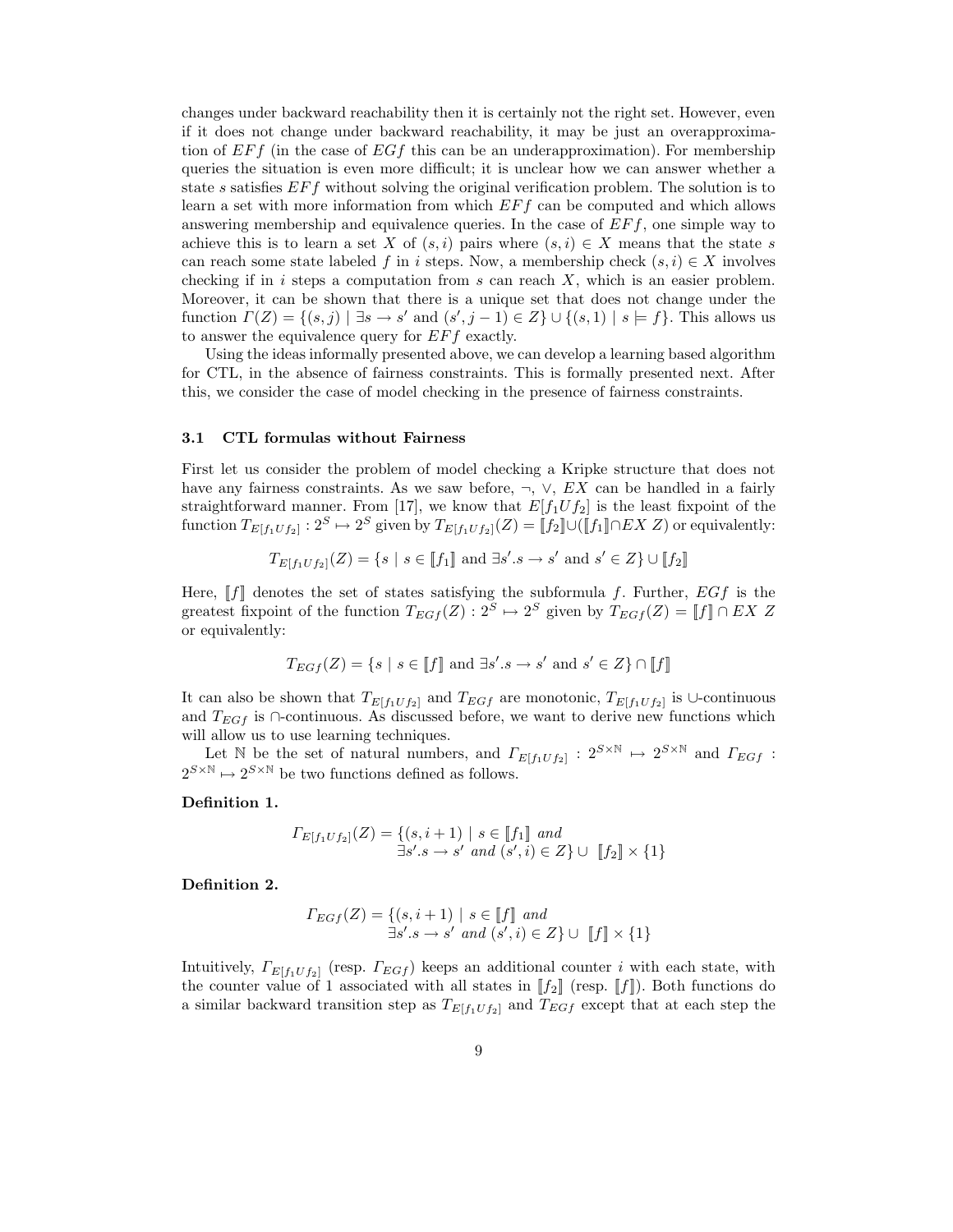value of the counter is incremented by one. It can be shown that  $\Gamma_{E[f_1U_f_2]}$  and  $\Gamma_{EGF}$  are monotonic and ∪-continuous.

Instead of trying to learn the least (greatest) fixpoint of  $T_{E[f_1U_{f_2}]}$ , we can learn  $\Gamma_{E[f_1 U f_2]}$  ( $\Gamma_{E G f}$ ) and then retrieve the desired fixpoint of T. The first challenge is to answer equivalence queries. For this, we have the following proposition.

### **Proposition 1.** Each of  $\Gamma_{E[f_1 \cup f_2]}$  and  $\Gamma_{E G f}$  has a unique fixpoint.

*Proof (Sketch)*. Since  $\Gamma_{E[f_1\cup f_2]}$  is monotonic, it has fixpoints. Let Z and Z' be two fixpoints for  $\Gamma_{E[f_1 U f_2]}$ . Let  $Z_{\leq i}$  be the set  $\{(s, j) | (s, j) \in Z \text{ and } j \leq i\}$ . We will prove by induction on i that for all i,  $Z_{\leq i}$  and  $Z'_{\leq i}$  are the same. The base case for  $i = 1$  is trivial since for all fixpoints of  $\Gamma_{E[f_1 U f_2]}$ , the set of states with counter value of i as 1 has to be  $\llbracket f_2 \rrbracket$ . Assume that the inductive hypothesis holds up to some  $j > 1$ . We need to show that  $(s, j+1) \in Z_{\leq j+1} \Leftrightarrow (s, j+1) \in Z'_{\leq j+1}$ . If  $(s, j+1) \in Z$  then  $(s, j+1) \in \Gamma_{E[f_1 \cup f_2]}(Z)$ . This implies  $s \in \llbracket f_1 \rrbracket$  and there is some  $(s', j) \in Z$  or  $(s', j) \in Z_{\leq j}$  such that  $s \to s'$ . By the inductive hypothesis,  $(s', j) \in Z'_{\leq j}$  or  $(s', j) \in Z'$ . But then,  $(s, j + 1) \in \Gamma_{E[f_1 \cup f_2]}(Z')$  or  $(s, j+1) \in Z'$  or  $(s, j+1) \in Z'_{\leq j+1}$ . Similarly, if  $(s, j+1) \in Z'_{\leq j+1}$  then  $(s, j+1) \in Z_{\leq j+1}$ . This establishes  $Z_{\leq j+1} = Z'_{\leq j+1}$ .

The proof for  $\Gamma_{EGf}$  goes through in the same manner.

The above proposition helps us answer equivalence queries as follows. The query asks whether a proposed hypothetical set  $Z'$  is the same as the fixpoint Z of  $\Gamma$  ( $\Gamma$  could be  $\Gamma_{E[f_1 U f_2]}$  or  $\Gamma_{E G f}$ ). Since the fixpoint of  $\Gamma$  is unique, this can be correctly answered by checking if Z' itself is a fixpoint, i.e. comparing Z' with the image  $\Gamma(Z')$ . It is important to note that in general the fixpoints encountered in CTL verification are not unique; it is due to our construction of  $\Gamma$  that the fixpoint is unique.

The next challenge is to answer a membership query asking if  $(s, i)$  is in the fixpoint of  $\Gamma_{E[f_1U_{f_2}]}$  or  $\Gamma_{EGf}$ . The following proposition shows that in order to check if some pair  $(s,i)$  is in the fixpoint of  $\Gamma_{E[f_1U_{f_2}]}(F_{E G f})$  we only need to check the *i*-fold composition  $\Gamma^i_{E[f_1 U f_2]}(\emptyset)$   $(\Gamma^i_{E G f}(\emptyset)).$ 

## Proposition 2.

- 1. Let Z be the fixpoint of  $\Gamma_{E[f_1 \cup f_2]}$ . Then, for all  $i > 0$ ,  $(s, i) \in \Gamma_{E[f_1 \cup f_2]}^{i}(\emptyset)$  if and only if  $(s, i) \in Z$
- 2. Let Z be the fixpoint of  $\Gamma_{EGf}$ . Then, for all  $i > 0$ ,  $(s, i) \in \Gamma_{EGf}^i(\emptyset)$  if and only if  $(s,i) \in Z$

Proof (Sketch).

1. To show that  $(s, i) \in \Gamma^i_{E[f_1 \cup f_2]}(\emptyset)$  implies  $(s, i) \in Z$  we observe that  $\Gamma_{E[f_1 \cup f_2]}$  is ∪-continuous. This gives us  $Z = \cup_i \Gamma^i_{E[f_1 \cup f_2]}(\emptyset)$ .

We prove by induction on i that  $(s,i) \in Z$  implies  $(s,i) \in \Gamma^i_{E[f_1 \cup f_2]}(\emptyset)$ . Base case for  $i = 1$  is trivial. Assume the inductive hypothesis up to j. If  $(s, j + 1) \in Z$  then since Z is a fixpoint,  $(s, j + 1) \in \Gamma_{E[f_1 \cup f_2]}(Z)$ . But then  $s \in [f_1]$  and there must be some  $(s', j) \in Z$  such that  $s \to s'$ . By the inductive hypothesis,  $(s', j) \in \Gamma_R^j$  $E[f_1Uf_2]^{(\emptyset)}$ which easily leads us to  $(s, j + 1) \in \Gamma_{E[f]}^{j+1}$  $E[f_1Uf_2]^{(\emptyset)}.$ 

2. The proof follows the same steps as the case for  $\Gamma_{E[f_1Uf_2]}$ .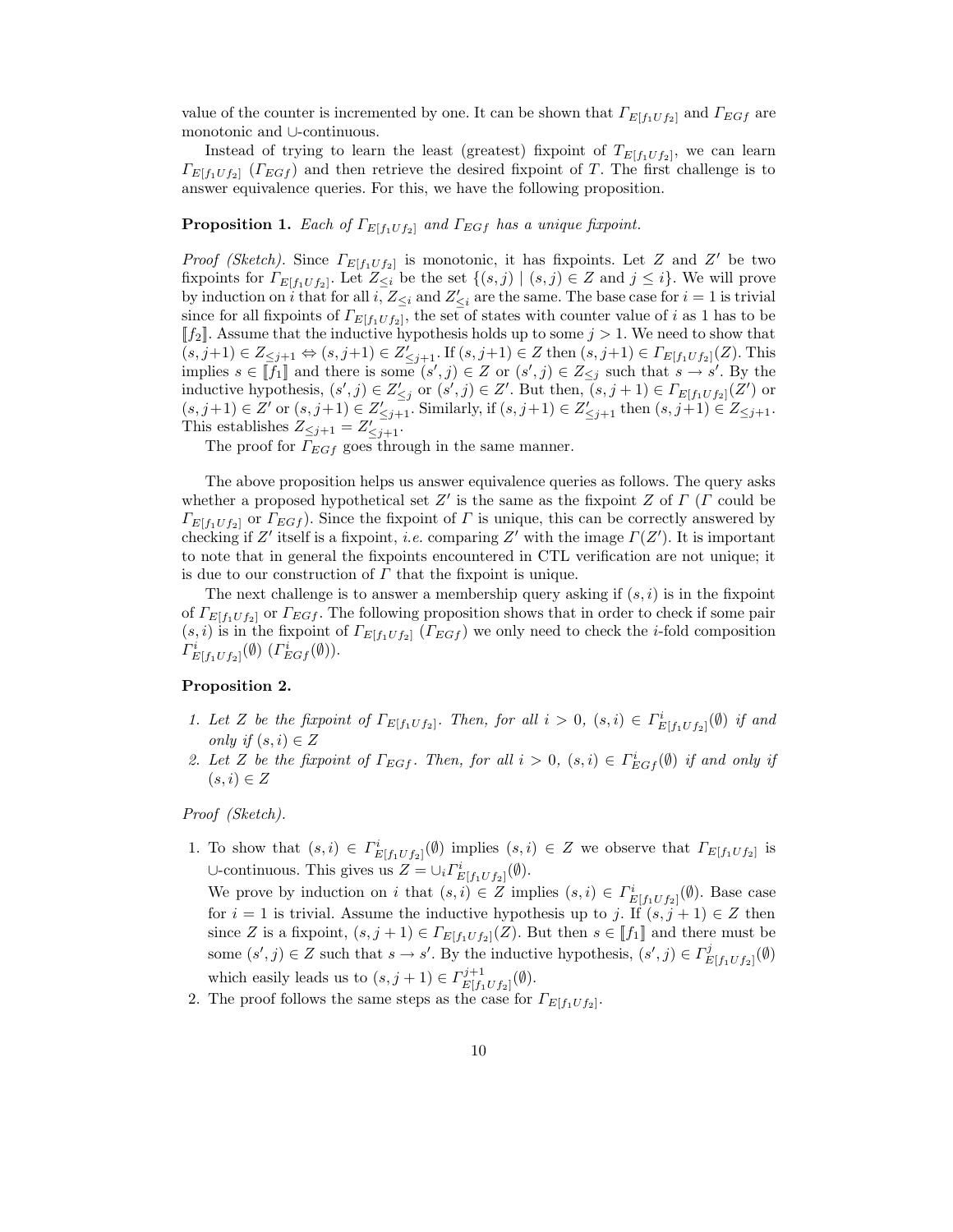In case  $Z' \neq Z$ , the learner typically also needs an element in the symmetric difference  $Z' \oplus Z$  to make progress. We can obtain such an element using the method in our earlier work [31] which is summarized for  $\Gamma_{E[f_1 U f_2]}(Z')$  ( $\Gamma_{E G f}(Z')$  can be done in a similar manner) as follows for the different cases possible.

- $-I_{E[f_1U_{f_2}]}(Z')\backslash Z\neq\emptyset$ . Let  $l=(s,i)$  be some element in this set. If  $l=(s,1)$  then  $l\in Z$ , because the only way we can have any  $(s,1)$  in  $\Gamma_{E[f_1 U f_2]}(Z')$  is if  $(s,1) \in \Gamma_{E[f_1 U f_2]}(\emptyset)$ . In this case, l is in Z and hence in  $Z' \oplus Z$ . If  $l = (s, i)$  for some  $i > 1$ , we can check if  $l \in \mathbb{Z}$  using the membership query. If yes, then l is also in  $\mathbb{Z}' \oplus \mathbb{Z}$  and we are done. Otherwise,  $l \in \Gamma_{E[f_1 U f_2]}(Z')$  because of the existence of some pair  $(s', i - 1) \in Z'$ . Clearly  $(s', i - 1)$  cannot be in Z otherwise  $(s, i)$  would have to be in Z. Hence  $(s', i-1) \in Z' \oplus Z.$
- $-I_{E[f_1U_{f_2}]}(Z') \subsetneq Z'.$  From standard fixpoint theory, since Z happens to also be the least fixpoint of  $\Gamma_{E[f_1 U f_2]}$ , it must be the intersection of all prefixpoints of  $\Gamma_{E[f_1 U f_2]}$ (a set Y is a prefixpoint if it *shrinks* under the function T, *i.e.*  $T(Y) \subseteq Y$ ). Now, Z' is clearly a prefixpoint. Applying  $\Gamma_{E[f_1U f_2]}$  to both sides of the equation  $\Gamma_{E[f_1U f_2]}(Z') \subsetneq$ Z' and using monotonicity of  $\Gamma_{E[f_1 U f_2]}$ , we get

$$
\Gamma_{E[f_1 \cup f_2]}(\Gamma_{E[f_1 \cup f_2]}(Z')) \subsetneq \Gamma_{E[f_1 \cup f_2]}(Z')
$$

Thus,  $\Gamma_{E[f_1\cup f_2]}(Z')$  is also a prefixpoint. Let l be some string in the set  $Z'\backslash \Gamma_{E[f_1\cup f_2]}(Z')$ . Since  $l$  is outside the intersection of two prefixpoints, it is not in the least fixpoint Z. Hence, l is in  $Z' \oplus Z$ .

Finally, once the learning procedure is done, we need to retrieve the set of states satisfying  $E[f_1 \, U \, f_2]$  (resp.  $Edf$ ) from fixpoint of  $\Gamma_{E[f_1 U f_2]}$  (resp.  $\Gamma_{EGf}$ ). The following proposition addresses this.

#### Proposition 3.

1. Suppose Z be the fixpoint of  $\Gamma_{E[f_1 \cup f_2]}$ . Then,

$$
[[E[f_1 \ U \ f_2]]] = \{s \mid \exists i \ s.t. \ (s,i) \in Z\}
$$

2. Suppose Z is the fixpoint of  $\Gamma_{EGf}$ . Then,  $\llbracket EGf \rrbracket = \{s \mid \forall i > 0 (s, i) \in Z\}.$ 

Proof (Sketch).

- 1. First, we show that if  $(s,i) \in Z$  then  $s \in [E[f_1 \cup f_2]]$ . We use induction on i. Base case for  $i = 1$  is trivial. Next, if  $(s, j + 1) \in Z$  then  $(s, j + 1) \in \Gamma_{E[f_1 U f_2]}(Z)$ . But then  $s \in [f_1]$  and there must exist some  $(s', j) \in Z$  such that  $s \to s'$ . The inductive hypothesis for j gives  $s' \in [E[f_1 \cup f_2]]$ . This means that there is a path from  $s'$  to a state satisfying  $f_2$  such that all states in the path satisfy  $f_1$ . Since,  $s \to s'$  and s satisfies  $f_2$ , this path can be extended to start from s. Hence,  $s \in [E[f_1 \cup f_2]]$ . For the other direction, we show that if  $s \in [E[f_1 \cup f_2]]$  then for some  $i \in \mathbb{N}, (s, i) \in Z$ . If a state s satisfies  $E[f_1 \, U \, f_2]$  then there exists a path from s to a state in  $f_2$  such that all the states in this path satisfy  $f_1$ . If the length of the path is i, it can be seen that  $(s, i)$  will get included in  $\Gamma^i_{E[f_1 U f_2]}(\emptyset)$ . Hence,  $(s, i) \in Z$ .
- 2. First, we show that if for all  $i > 0, (s, i) \in Z$  then  $s \in [EGf]$ . Construct a tree with root s, containing edges appearing in all shortest paths such that all states in this path satisfy  $f$ . A few observations about this tree are in order. First, the tree is finite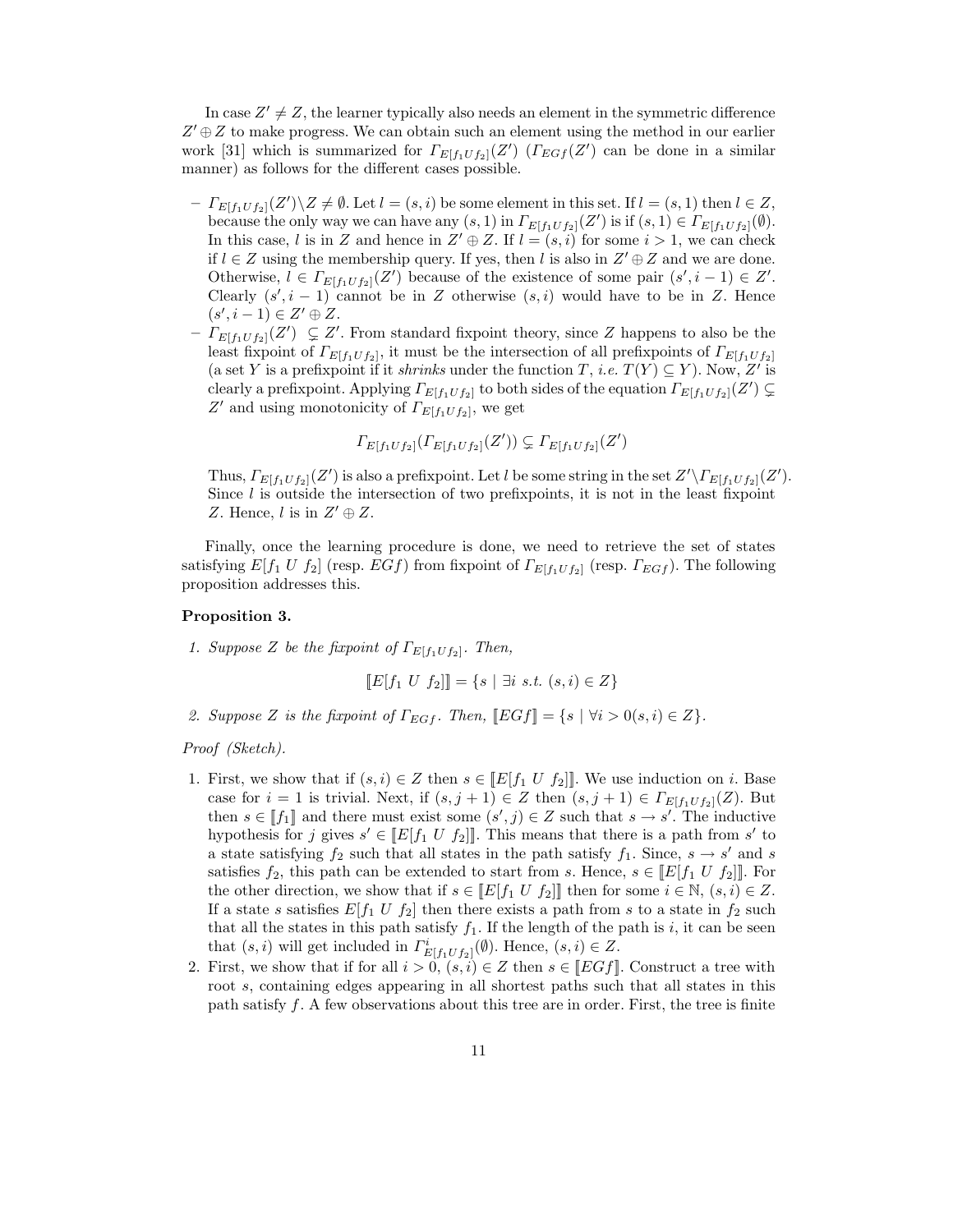branching; an immediate consequence of the Kripke structure being finite branching. Second, all nodes of the tree satisfy  $f$ . Finally, this tree has infinitely many vertices. By König's Lemma, there must be an infinite path in the tree. Clearly, this infinite path witnesses EGf.

For the other direction, we need to show that if  $s \in Z$  then for all  $i > 0$ ,  $(s, i) \in Z$ . If a state s satisfies  $EGf$  then there exists an infinite path from s such that all the states in this path satisfy f. If  $s_i$  is the *i*th state on this path (counting s as  $s_1$ ), it can be seen that  $(s, i)$  will get included in  $\Gamma_{EGf}^i(\emptyset)$ . Hence, for all  $i > 0$ ,  $(s, i) \in Z$ .

Example 2. We illustrate the verification procedure using the system described in Figure 1. Suppose we want to verify the CTL property  $AG(i_1 + i_2 \leq o)$  which says that in all states reachable from the initial states the number of items consumed is always less than the number of items generated. This can be written as  $\neg EF(\neg(i_1 + i_2 \leq o))$ or  $\neg E$ [true U (i<sub>1</sub> + i<sub>2</sub> > o)]. Since there is only a single control state  $q_0$ , we can represent the global state of the system by a four-tuple giving the values of the data variables,  $x = (b, o, i_1, i_2)$ . Then, we have to calculate the least fixpoint of the function

$$
T(Z) = \{ (b, o, i_1, i_2) \mid i_1 + i_2 > o \}
$$
  

$$
\cup \{ x \mid x \to x' \text{ and } x' \in Z \}
$$

This is transformed into another function

$$
\Gamma(Z) = \{ (b, o, i_1, i_2, 1) \mid i_1 + i_2 > o \}
$$
  

$$
\cup \{ (x, j + 1) \mid x \to x' \text{ and } (x', j) \in Z \}
$$

Once the fixpoint for  $\Gamma$  is learnt, we can project away the fifth component of the states of the fixpoint to get the states satisfying  $EF(i_1 + i_2 > o)$ . We complement this set and then check if all the initial states are included in the complement. If the answer is yes, then the system verifies the property otherwise it does not.

#### 3.2 CTL with Fairness Constraints

We are now ready consider the problem of model checking a Kripke structure that has fairness constraints  $\mathcal F$ . Evaluating CTL formulas with fairness constraints is known to be harder than the case where there are no fairness constraints. As shown in [17], the problem can be reduced to the following. Let fair denote the set of all states s such that there is a fair computation starting from s. It can be shown that  $EX(f)$  under fairness conditions is equivalent to  $EX(f \wedge fair)$  without fairness conditions. Similarly,  $E[f U g]$ under fairness conditions is equivalent to  $E[f U q \wedge fair]$  without fairness conditions. The set fair can be shown to be the states satisfying EGtrue under the fairness constraint. Therefore, if we can evaluate a formula  $EGf$  under fairness constraints, we can compute all other CTL formulas using the method in Section 3.1.

Let us now look at the learning problem for  $EGf$  under a fairness constraint  $\mathcal F$ . As described in Section 2.3, EGf means that there exists a path beginning with the current state on which f holds globally and states in  $\mathcal F$  are encountered infinitely often on this path. The set of such states  $Z$  is the largest set with the following properties: a) all of the states in Z satisfy f, b) for all states  $s \in Z$ , there is a sequence of states of length one or greater to a state in Z which is also in  $\mathcal F$  such that all states on the path satisfy f. This set can be written as the greatest fixpoint of a function  $T(Z) = f \wedge EX \ E[f \ U \ (Z \wedge \mathcal{F})]$  but we cannot directly use the procedure outlined in the Section 3.1 because each application of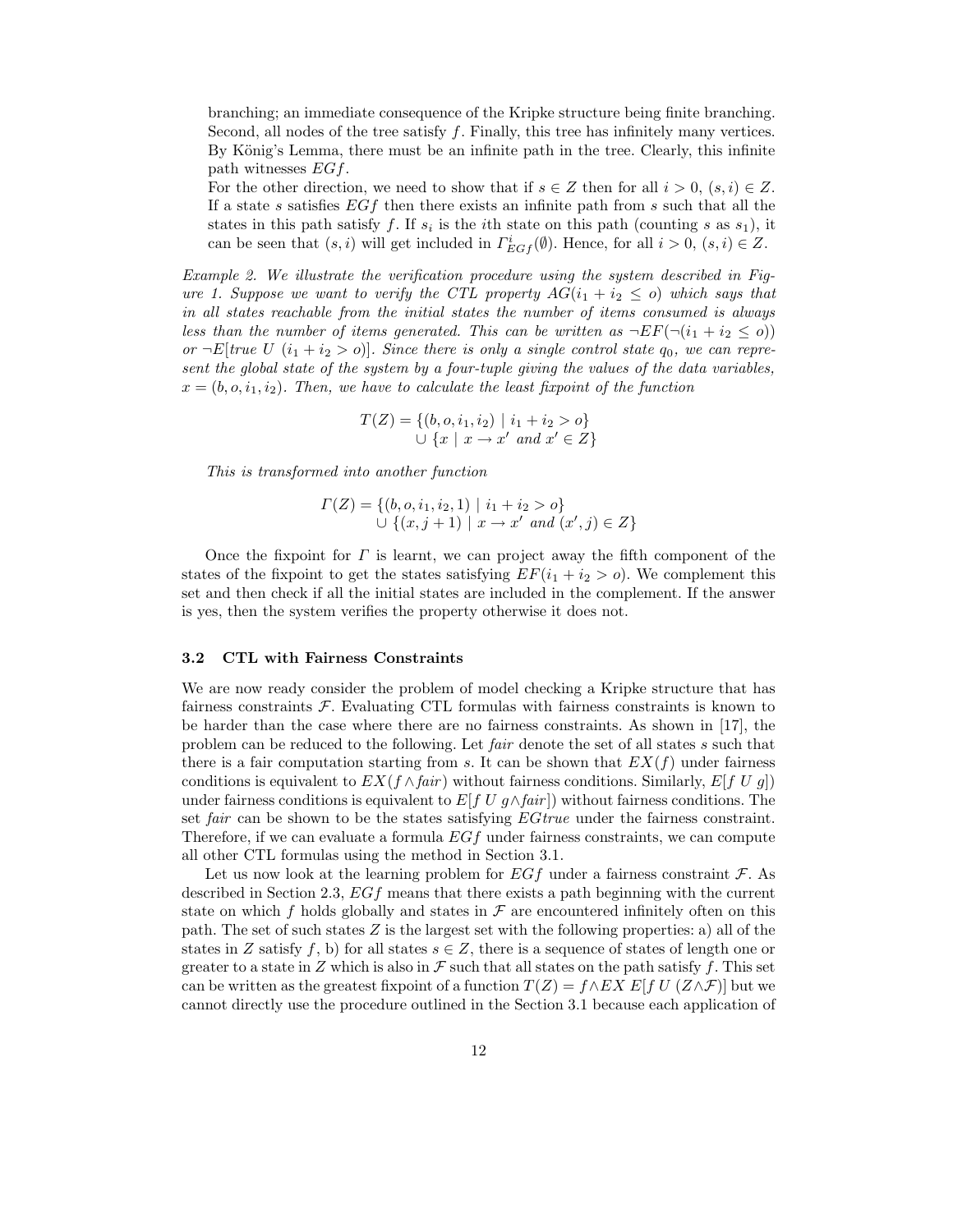the function requires evaluating an EU formula which itself needs a fixpoint computation. However, we can adapt a fixpoint characterization we developed in an earlier work ([31]) to  $EGf$ .

**Definition 3.** Let  $\Gamma_{EGf}^{fair}$ :  $2^{S \times N \times N}$  be a function defined by  $\Gamma_{EGf}^{fair}(Z) = ((\Gamma_1(Z) \cup \Gamma_2(Z) \cup \Gamma_3(Z) \cup \Gamma_4(Z)))$  $\Gamma_3(Z)$ )  $\cap$  [f])  $\times \mathbb{N} \times \mathbb{N}$  as follows.

$$
\begin{aligned}\n\Gamma_1(Z) &= \{ (s, 0, j) \mid s \in \mathcal{F} \text{ and } j \in \mathbb{N} \} \\
\Gamma_2(Z) &= \{ (s, i, j) \mid s \notin \mathcal{F} \text{ and } \exists s'. \ s \to s' \\
\exists j' < j. \ (s', i, j') \in Z \} \\
\Gamma_3(Z) &= \{ (s, i, j) \mid s \in \mathcal{F} \text{ and } \exists s'. \ s \to s' \\
\exists j' < j. \ (s', i - 1, j') \in Z \} \n\end{aligned}
$$

Intuitively, we associate two counters with each state. Let  $Z_{EGf}$  be the fixpoint of  $\Gamma_{EGf}^{fair}$ . A triple  $(s,i,j)$  in  $Z_{EG}$  means that there exists a path of length j starting from s which encounters at least  $i+1$  states labeled with  $\mathcal F$  and all states in this path satisfy f. Since this can be checked in finite time, we have a method of answering membership queries.

**Proposition 4.**  $\Gamma_{EGf}^{fair}$  has a unique fixpoint ( $Z_{EGf}$ ). Further, the set of states satisfying EGf is given by

$$
\{s \mid \forall i. \exists j.(s, i, j) \in Z_{EGf}\}
$$

*Proof.* The proof follows the same steps as in [31].

The uniqueness of the fixpoint allows equivalence queries to be answered as before. The proposition also gives us a way to compute  $EGf$  from  $Z_{EG}$ .

To recapitulate, we have developed fixpoint characterizations for all CTL operators with or without fairness such that each such fixpoint can be computed using a learning procedure. This allows us to model check any CTL formula by starting from the innermost sub-expressions and finally checking to see if all initial states are in the states for the outermost expression.

The overall verification procedure is depicted in Figure 2.

## 4 Representing States with Regular Sets

In the previous section, we presented a general set of conditions under which we can use a learning based approach to verify CTL properties of systems. In this section, we give details of how this can be achieved within the context of using regular languages to represent sets of states. Regular sets are a popular symbolic representation for sets of states of for infinite state systems and have been successfully used  $([12])$  for modeling parameterized systems, FIFO automata, systems with integer variables and push down stacks.

We assume that the states of the system can be encoded as strings over some finite alphabet  $\rho$ . We further assume that the *enabled* and *action* pairs of the events the program can be used to create a transducer representing the transition relation of the Kripke structure. The transducer is a finite state machine which accepts a pair of strings  $(s_1, s_2)$  if the state corresponding to  $s_1$  can transition to the state corresponding to  $s_2$ . We assume that the set of initial states; the set of states with labeled with a atomic proposition; and the fairness constraint  $\mathcal F$  are all given as regular sets.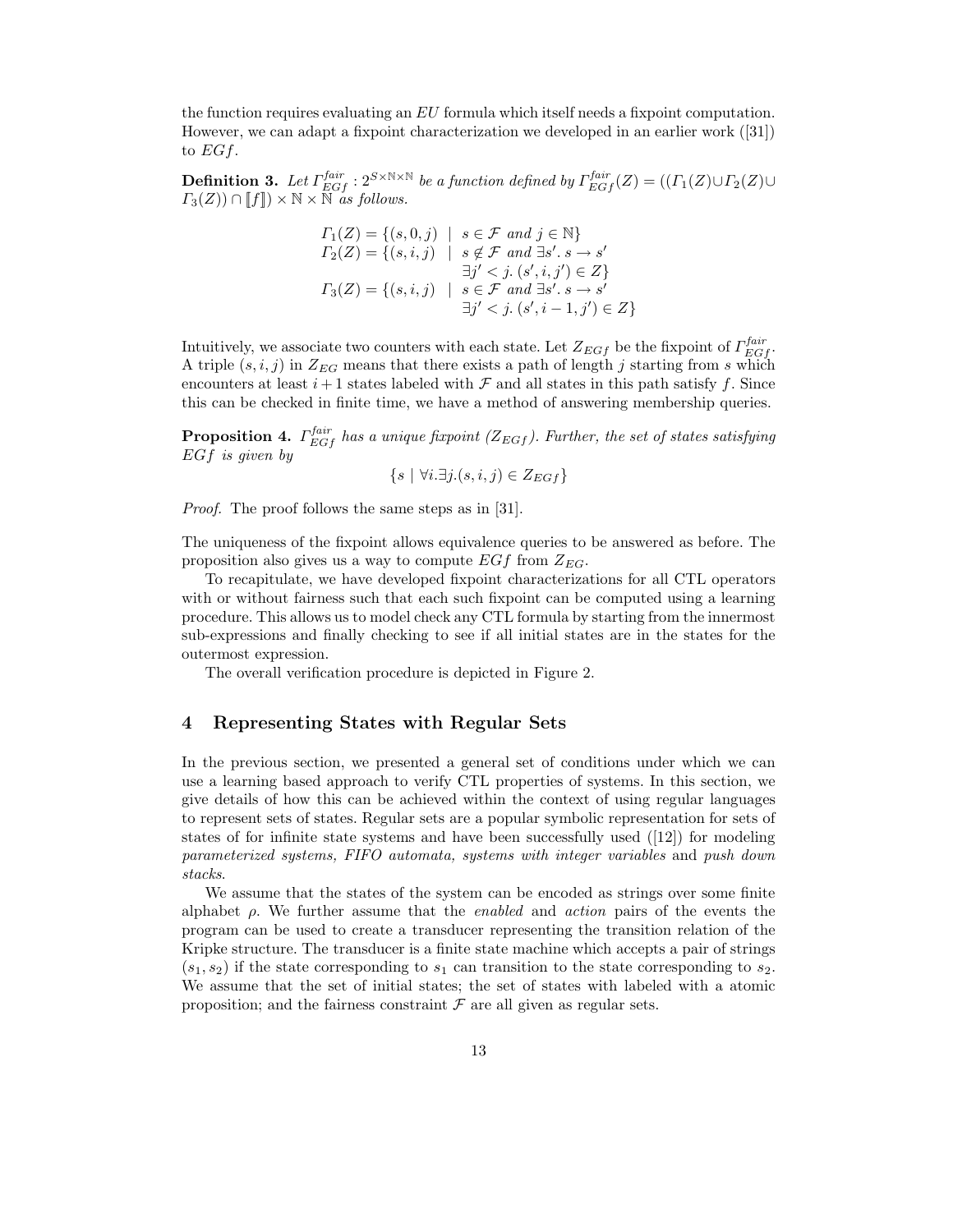

Fig. 2. Verification procedure

#### 4.1 Representation of states with counter

In general, a set Z of pairs  $(s, i)$  is a subset of  $\rho^* \times \mathbb{N}$ . To encode Z as a regular set we use the alphabet  $\Sigma$  given by  $(\rho \cup \{\bot\}) \times \{0,1\}$ . This is the alphabet that will be used by the learning algorithm. Here  $\perp$  is a new "filler" symbol. An element  $(s, i)$  is encoded as string over  $\Sigma$  such that projecting the symbols on the first component gives us s (the  $\bot$ symbols are ignored); and projecting on the second component gives  $i$  in binary notation. A similar encoding can be used to represent sets of triples  $(s, i, j)$ .

#### 4.2 Symbolic computation of operators

The various operations required for verification can be done efficiently using regular sets. Standard procedures are available for complementation and union of regular sets represented by finite automata. Given a DFA  $M_Z$  representing a set of states  $Z$ , the set of states  $EX(Z)$  can be found as follows. Let  $\tau_{inv}$  which represents the inverse of the Kripke relation. We define a construction  $\tau(M)$  for a transducer  $\tau$  and DFA M as a DFA (say D) whose states are the cross product of the states of M and the states of  $\tau$ . Then, D accepts a string s if and only if M accepts some string s' and  $\tau$  accepts  $(s', s)$ . It is easy to see that  $EX(Z)$  is simply  $\tau_{inv}(M_Z)$ . Next, we discuss how to compute the image of a regular set of states under the function  $\Gamma_{E[f_1Uf_2]}$  (the case for  $\Gamma_{EGf}$  and  $\Gamma_{EGf}^{fair}$  can be handled similarly).

**Definition 4.** Given Z a set of strings in the alphabet of  $\Sigma$ , define

$$
Inc(Z) = \{ (s, i) \mid (s, i - 1) \in Z \}
$$
  

$$
Dec(Z) = \{ (s, i) \mid (s, i + 1) \in Z \}
$$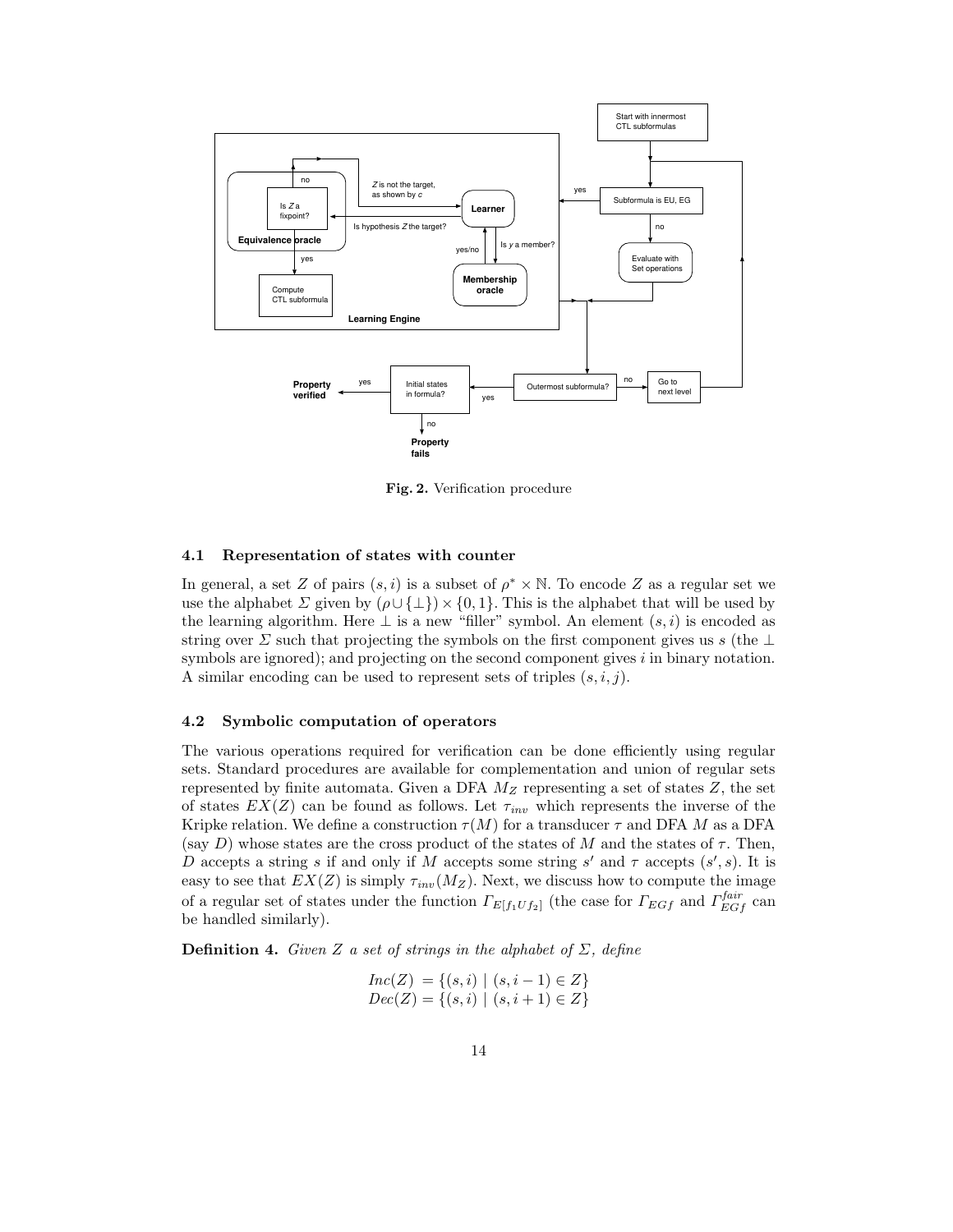It is known ([10]) that if natural numbers are represented by strings in binary, a transducer exists which simply increments its input string.<sup>4</sup> This can be used to create a transducer  $\tau_{Inc}$  for the operation Inc. Essentially,  $\tau_{Inc}$  only changes the "component" for the counter  $i$  in any input string and copies the "component" for  $s$ . A similar construction can be defined for Dec. Further,  $\tau_{inv}$  can be used to create another transducer  $\tau'_{inv}$  which ignores the counter component and only changes the state component. Using this construction, for a DFA  $M_Z$  representing a set of states Z,  $\Gamma_{E[f_1Uf_2]}(Z)$  is found by computing  $\tau_{Inc}(\tau'_{inv}(M_Z))$ , intersecting the resulting regular set with the regular set  $[[f_1] \times \mathbb{N}$  and finally applying union with the regular set  $[[f_2] \times \{1\}$ .

Let  $Proj_1$  denote the projection to the first component,  $Proj_2$  to the second component and  $Proj_{1,2}$  to the first and second component (if there are more than two components). These projections can be done on regular sets using homomorphisms. For example,  $Proj_1$  can be done by a homomorphism  $h: \Sigma \mapsto \rho^*$  which takes each letter in  $\Sigma$  and maps it to a letter in  $\rho$  which corresponds to the state component.

Finally, given a regular set Z we need a way to calculate the following.

- $-\{s \mid \exists i \text{ s.t. } (s,i) \in Z\}$  (needed for EU subformulas): This can be calculated as  $Proj_1(Z).$
- $\{s \mid \forall i > 0 (s, i) \in Z\}$  (needed for EG subformulas without fairness): This is the complement of the set  $\{s \mid \exists i. (s, i) \notin Dec(Z)\}$ . Thus, the desired set is  $Proj_1(Dec(Z))$ .
- {s | ∀i.∃j.(s,i, j) ∈ Z} (needed for EG subformulas with fairness): This can be written as

$$
\{s \mid \neg (\exists i \neg (\exists j.(s, i, j) \in Z))\}
$$

or equivalently,  $Proj_1(Proj_{1,2}(Z))$ .

Figure 3 outlines the procedure that can be used to compute an EU CTL subformula.

#### 4.3 Soundness and Completeness

The learning based verification procedure is always sound since it computes all CTL subformulas exactly. Further, we have the following completeness result.

**Theorem 2.** Given a CTL property to verify, assume that the following conditions hold:

- 1. Given a Kripke structure K, for every subformula of the form  $E[f_1Uf_2]$  or EGf the fixpoints of  $\Gamma_{E[f_1 \cup f_2]}$  and  $\Gamma_{E G f}$  have a regular representation
- 2. Given a fair Kripke structure K, for every subformula of the form  $E[f_1Uf_2]$  or  $EGf$ the fixpoints of  $\Gamma_{E[f_1 U f_2]}$  and  $\Gamma_{E G f}^{fair}$  have a regular representation

Then the learning-based verification procedure will always terminate and correctly infer whether the system satisfies the given CTL property.

Remark 1. Note that the set of states for the subformulas for other CTL operators  $\neg$ ,  $\vee$  and EX always have regular representation since they can be obtained using standard automata operations.

<sup>4</sup> For pedagogical reasons, we are visualizing a transducer as taking an input string and producing possibly different output strings.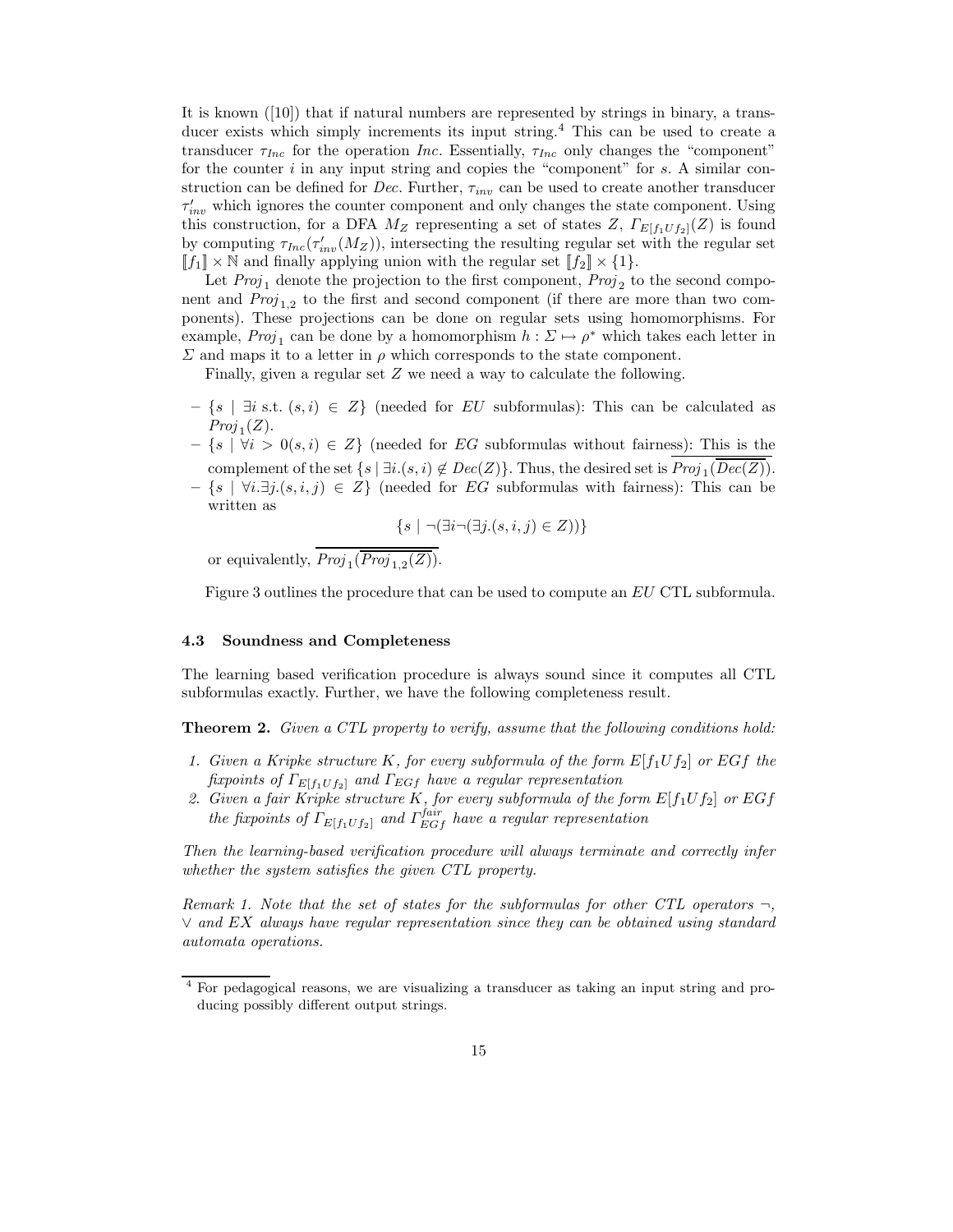algorithm learner begin Regular inference algorithm end

```
algorithm isMember
Input: (s, i)Output: is (s, i) in fixpoint?
begin
  Compute Z_i = \varGamma_{E[f_1 U f_2]}^i(\emptyset) if not done already
  Is (s, i) \in Z_i?
  If yes return true
  else return false
end
```

```
algorithm Equivalence Check
Input: Hypothesis Z'Output: For fixpoint Z, is Z' = Z?
If not, then some string in Z' \oplus Zbegin
   If \Gamma_{E[f_1 U f_2]}(Z') \setminus Z' \neq \emptyset {fixpoint check}
     let (s, i) \in \Gamma_{E[f_1 \cup f_2]}(Z') \setminus Z'Find (s', i') which causes (s, i) to be in \Gamma_{E[f_1 U f_2]}(Z')if isMember((s, i))return (no, (s, i))
     else
        return (no, (s', i')else if \overrightarrow{\Gamma_{E[f_1 U f_2]}}(Z') \subsetneq Z'return (no, l \in (Z' \setminus \Gamma_{E[f_1Uf_2]}(Z')))
  else {found fixpoint}
     CTL subformula = Proj_1(Z')end
```
**Fig. 3.** Computing  $E[p_1 \ U \ p_2]$  with regular sets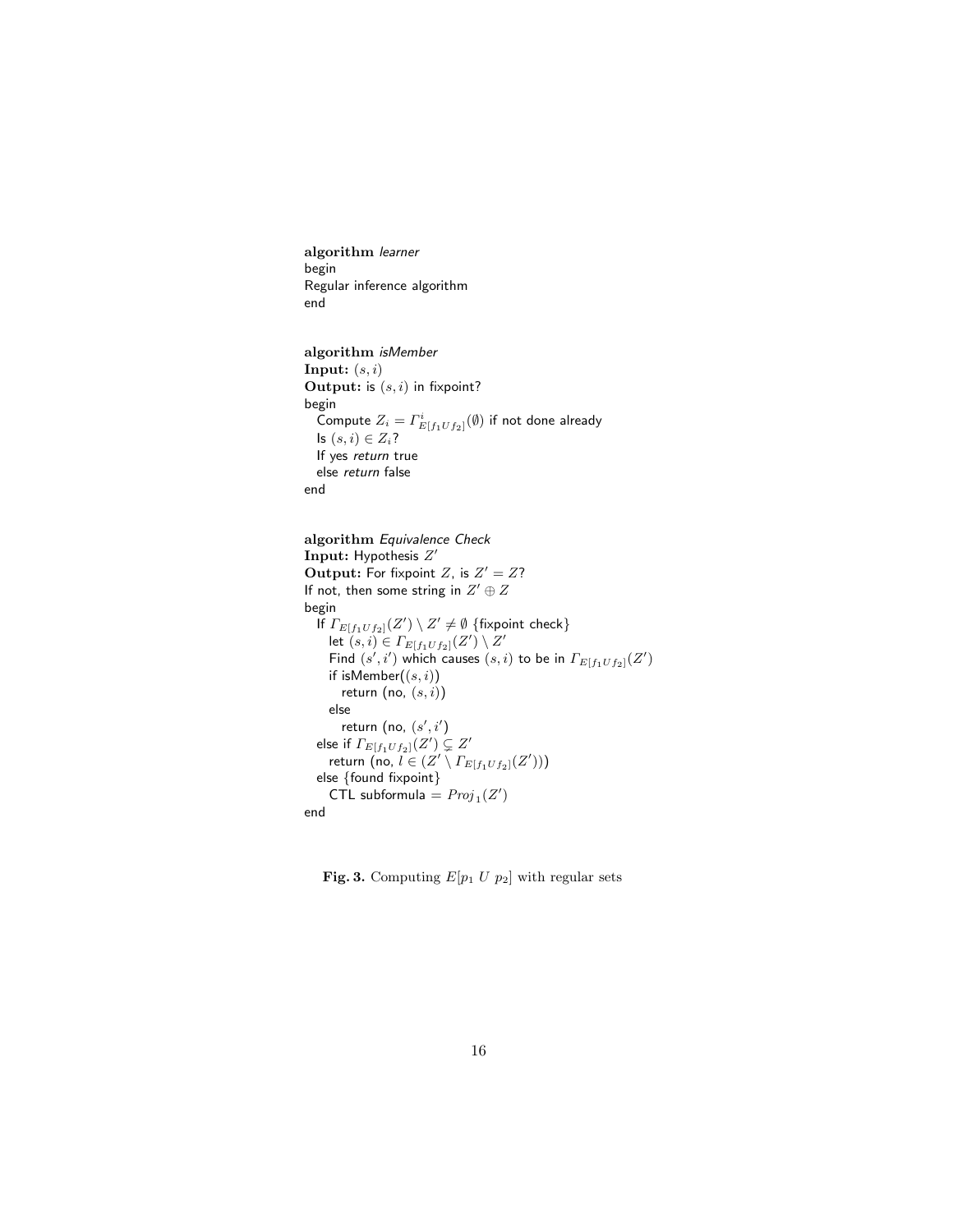#### 4.4 Complexity Analysis

The main cost of the verification procedure is learning the fixpoints. Let  $f$  be the number of CTL subformulas requiring fixpoint computations. We now analyze the cost of the learning procedure.

Let  $m$  be the length of the longest string returned by the teacher in a negative answer to an equivalence query,  $n$  be the number of states of the minimal automaton representing a fixpoint,  $k$  be the size of the alphabet of the learned language and  $t$  be the number of states of the automaton representing the transducer for the function  $\Gamma$  whose fixpoint is being learned. By Theorem 1, the language inference algorithm makes  $O(kn^2 + n \log m)$ membership queries and  $O(n)$  equivalence queries. The worst case for the equivalence query for a hypothesis Y occurs when we look for a string in the difference of Y and  $\Gamma(Y)$ . The size of DFA representing Y is bounded by n. Looking at  $\Gamma(Y)$ , it can be seen that the DFA representing the difference of Y and  $\Gamma(Y)$  would be  $O(nt)$ . Thus the length of the longest string returned by an equivalence query is  $m = O(nt)$ .

The cost of answering membership queries dominates the total runtime cost of the procedure. Using  $m = O(nt)$ , the number of membership queries is  $O(kn^2 + n \log nt)$ . The cost of the membership queries is equal to the number of membership queries and the cost of building the DFA  $D_j$  representing  $\Gamma^{j}(\emptyset)$ . The cost for  $D_j$  is  $(O(t))^j$  which leads to the total cost of membership queries of  $O(t^{O(nt)} + kn^2 + n \log nt)$  (using maximum value of j to be  $m = O(nt)$ .

Hence, the overall running time is  $O(f(t^{O(nt)} + kn^2 + n \log nt))$ 

#### 4.5 Scalability Issues

In the previous section, we observed that the model checking algorithm presented here has running time that depends on an exponential factor  $t^{O(nt)}$ . This cost arises when constructing the DFA  $D_j$  that represents  $\Gamma^j(\emptyset)$ , where  $\Gamma$  could be either  $\Gamma_{E[f_1 U f_2]}$  or  $\Gamma_{EGf}$ . Although, the size of  $D_i$  can grow exponentially, we have found that in practice, the size of the minimal DFA equivalent to  $D_i$  is manageable.

Another significant run-time cost is due to the size of the alphabet of the language. Although the run-time cost is just linear in the alphabet size, the problem is that the alphabet size itself grows exponentially in the number of variables in the system. We now discuss some of the techniques we use to manage this cost.

As mentioned in Section 2.4, when the learner introduces a new state in its hypothesis, it has to make membership queries to find the transition function from the new state. Let the access string for the new state being formed be  $s$ . For each symbol  $b$ , to find the destination for b-transition out of s, we have to sift sb down the classification tree. This requires membership queries for strings in s.b.DS. We first compute a DFA  $\mathcal{A}^k$  representing  $\Gamma(\emptyset) \cup \Gamma^2(\emptyset) \cup \ldots \cup \Gamma^k(\emptyset)$  (where  $\Gamma$  is either  $\Gamma_{E[f_1\cup f_2]}$  or  $\Gamma_{E G f}$ ) up to a sufficient depth k such that all the membership queries for  $s.\Sigma.DS$  can be answered by looking up acceptance in  $\mathcal{A}^k$ . A naive implementation would now need  $O(|\mathcal{Z}|)$  membership queries; since  $|\Sigma|$  is exponential in the number of variables, this is an unacceptable cost. To mitigate this, we can use a symbolic learning algorithm that symbolically sifts s. Σ for the entire alphabet at one go, rather than individually sift sb for each  $b \in \Sigma$ . We present its details next.

Let the automaton  $\mathcal{A}^k$  have states  $Q_A$  and transition function  $\delta_A$ , and let  $q_s \in Q_A$  be the state of  $\mathcal{A}^k$  reached on reading s. Consider  $b_1$  and  $b_2$  such that  $\delta_A(q_s, b_1) = \delta_A(q_s, b_2)$ . Hence we know that for every  $d \in DS$ ,  $\delta_A(q_s, b_1.d) = \delta_A(q_s, b_2.d)$ . Since  $\mathcal{A}^k$  was chosen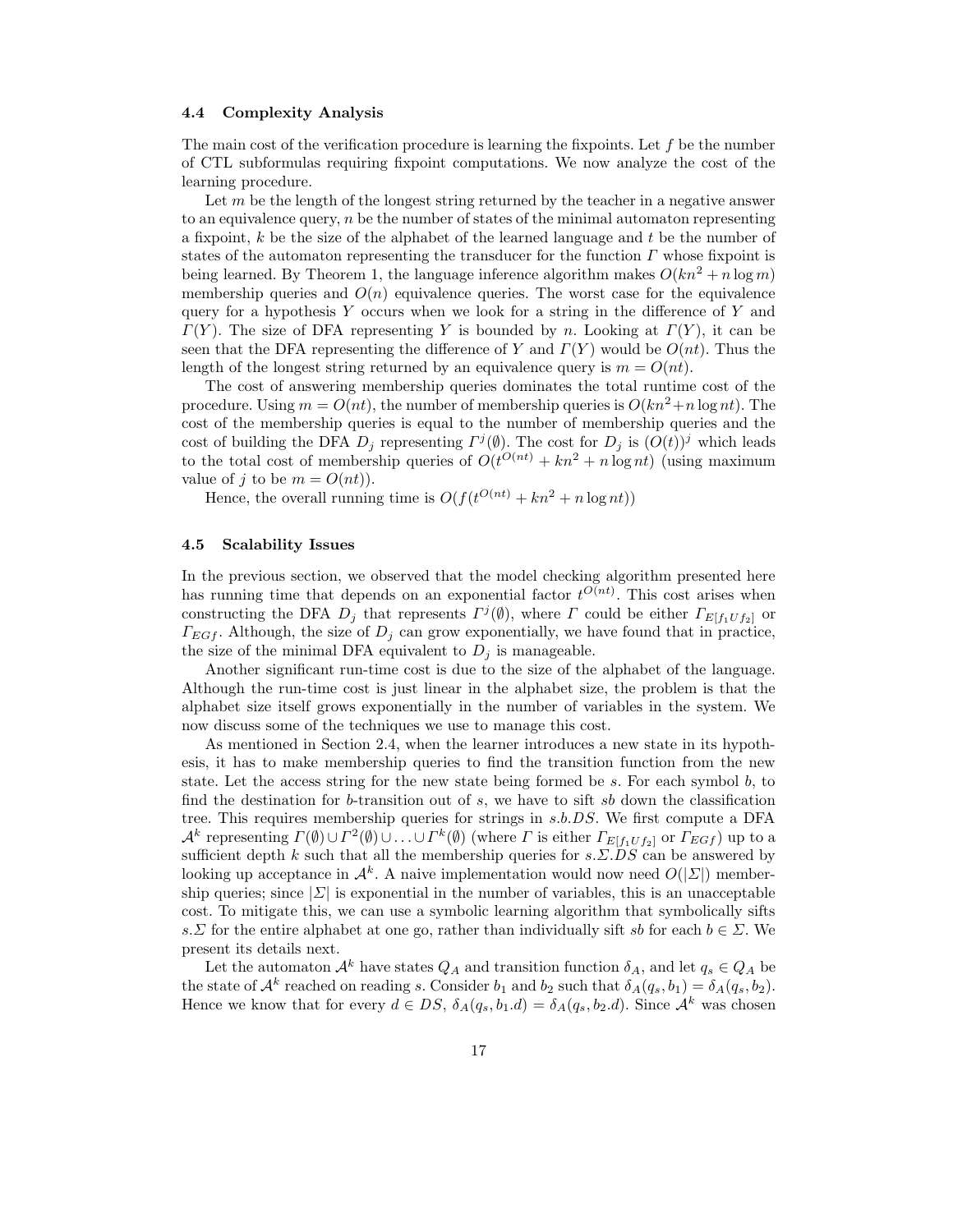to be such that all membership queries for strings in  $s.\Sigma.DS$  can be faithfully answered by  $\mathcal{A}^k$ , it follows that for every  $d \in DS$ ,  $s.b_1.d$  belongs to the concept iff  $s.b_2.d$  belongs to the concept. Thus, the strings  $s.b_1$  and  $s.b_2$  will sift in the same way in the classification. One important consequence of this observation is that one need not sift all strings in  $s.\Sigma$ ; we only need to sift strings that go to different states in  $\mathcal{A}^k$ , which can be significantly less than that number of symbols in  $\Sigma$ . Furthermore, if the transition relation of all our DFAs are represented using ordered BDDs, then all this computation can be done implicitly and efficiently.

## 5 Implementation and Examples

We have extended our learning based verification tool LEVER [25] with the techniques presented in this paper. The tool takes as input a representation of the system in terms of its transitions and the initial states. Currently, systems with unbounded integers and parameterized systems are supported. The transition actions, transition guards and the description of the initial states and states corresponding to atomic propositions can be expressed using formulas in Presburger arithmetic. As in FAST [20], the global state of a system with *n* integer variables is represented by a string over the alphabet  $\{0, 1\}^n$ .

Internally, we use the MONA tool [24] to store the transition relation as well as sets of states. MONA represents edges between states of an automata symbolically using BDDs. This allows us to use the symbolic method for answering membership queries for a new state in the hypothesis automata as discussed in Section 4.5. It is commonly seen that the BDD approach leads to a compact representation of the DFA even if the number of variables is large.,

For efficiency, we first calculate the set of reachable states and restrict all intermediate states calculated during fixpoint computations to be reachable.

#### 5.1 Examples

We use the LEVER tool to analyze various examples taken from the literature. A number of these examples are taken from the FAST [20] web site and include cache coherence protocols such as Dragon, Firefly, Illinois, MESI, MOESI, Berkeley, Futurebus and Synapse; mutual exclusion protocols such as peterson, lamport, ticket and bakery; broadcast protocols such as consistency, and producer-consumer; petri nets such as lastinfirstserved protocol, Esparza-Finkel-Mayr Counter Machine, RTP and manufacturing; and counter machines such as *lift* and *barber*. We also analyze an example called *noaccel* for which the reachability set is regular but on which the acceleration methods employed in tools such as FAST cannot be applied because the transition relation does not satisfy the conditions needed for acceleration.

We analyze three different CTL formulas  $AGp$ ,  $AG(EFp)$  and  $AG(\text{req} \rightarrow AF\text{resp}).$ In this,  $AGp$  is a simple reachability property which says that the property p holds invariantly.  $AG(EFp)$  implies that it is always true in all states that it possible to get to a state in future which satisfies p. This is often used to assert properties such as proper termination. Note that this is a branching time property that cannot be expressed in linear time logics. Finally,  $AG(\text{req} \rightarrow AF \text{resp})$  illustrates the application to a liveness property which also requires fairness constraints. The fairness constraints were manually added to the examples taken from the literature but due to lack of time, this could be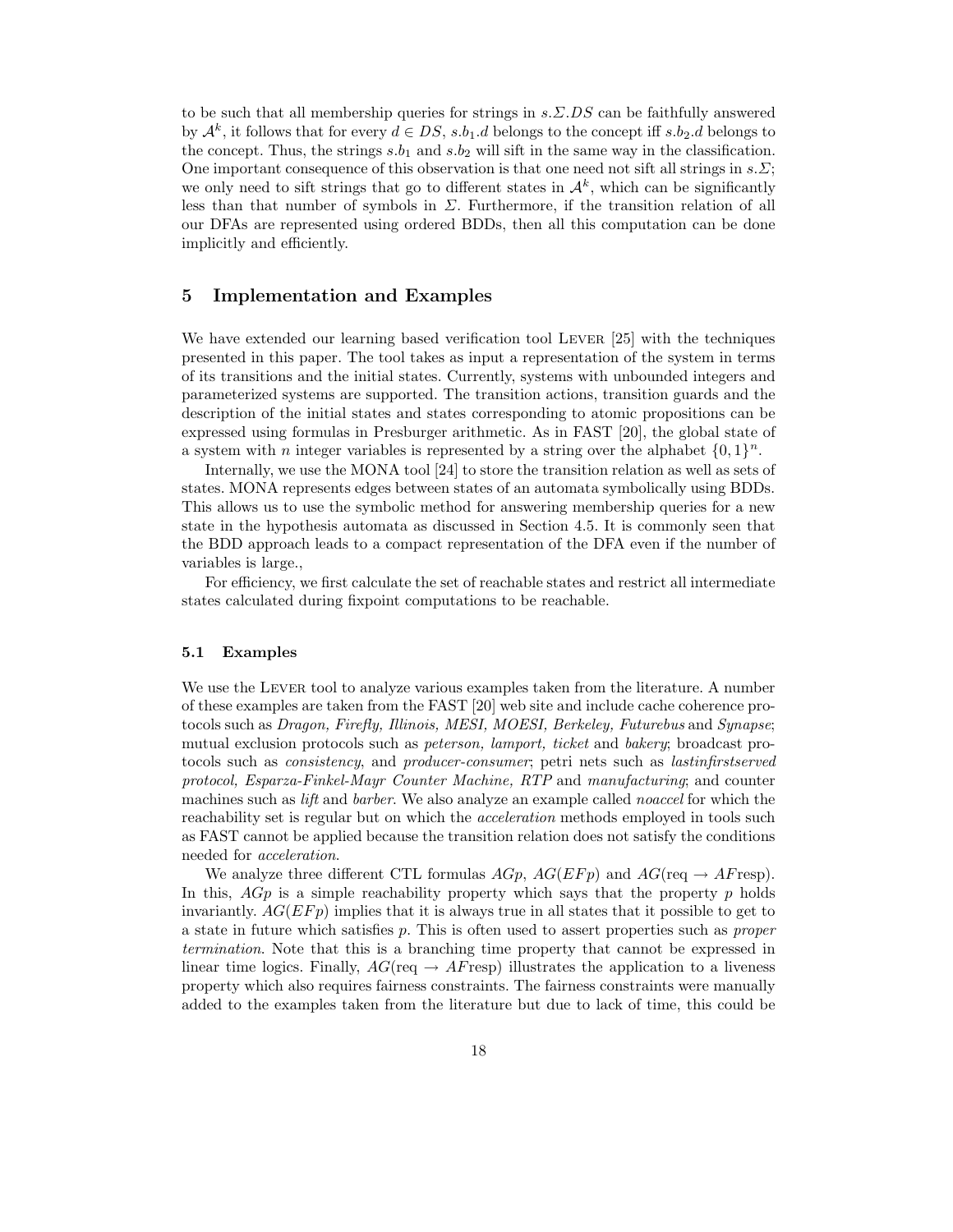done only for some of the more well known examples. Hence,  $AG(\text{req} \rightarrow AF \text{resp})$  was not analyzed for all the examples.

In order to evaluate the performance of our tool with other available tools, we compare our LEVER tool with FAST [20] for the case of  $AGp$ . FAST was chosen because it has already assembled a large number of examples from various sources in the literature. While the comparison does not constitute an exhaustive analysis by any means, as shown in Table 1, Lever outperforms FAST on a number of examples. Further, it is interesting to note that since Lever only relies on regularity of the set being learnt, it is able to analyze the example *noaccel* trivially, while FAST is unable to make any headway (denoted in the table by the symbol  $\uparrow$ ) since the transition relation does not lend itself to acceleration based methods. Note that the comparison with FAST is restricted to  $AGp$ properties since FAST can only handle reachability properties.

We plan to add comparisons of LEVER with other infinite state model checkers such as ALV [4] and TREX [28] in future.

Tables 1 and 2 report the running times on an Intel Xeon based Linux machine running at 1.70GHz with 2GB memory.

| Example                      | AGp                 |                     | AG(EFp)               |
|------------------------------|---------------------|---------------------|-----------------------|
|                              | LEVER               | FAST                | LEVER                 |
| dragon                       | 1.279s              | 1.058s              | 2.810s                |
| firefly                      | 0.849s              | 0.647s              | $\overline{1.269s}$   |
| illinois                     | 1.337s              | 0.714s              | 3.202s                |
| mesi                         | 0.748s              | 0.337s              | 1.381s                |
| moesi                        | 1.322s              | 0.417s              | 2.372s                |
| prod/consumer                | 21.142s             | 0.316s              | 25.289s               |
| synapse                      | 0.192s              | 0.221s              | 0.543s                |
| $\overline{\text{b}a}$ kery2 | 7.019s              | 84.17s              | 21.567s               |
| barber                       | 1.780s              | 1.387s              | 2.199 <sub>s</sub>    |
| berkeley                     | 0.265s              | 0.270s              | 0.558s                |
| consistency                  | 6.013s              | $\overline{142.6s}$ | 9.661s                |
| efm                          | 0.261s              | 0.591s              | 0.279s                |
| futurbus                     | 11.256s             | 1.599s              | 14.048s               |
| lamport                      | 1.433s              | 1.805s              | 2.081s                |
| lastinfirstserved            | 13.860s             | 1.436s              | 15.910s               |
| lift.                        | 7.445s              | 4.123s              | 11.678s               |
| manufacturing                | $\overline{0.790s}$ | 2.331s              | 0.824s                |
| noaccel                      | 0.024s              |                     | 0.025s                |
| peterson                     | 2.808s              | 3.448s              | 3.844s                |
| rtp                          | 1.015s              | 1.578s              | 15.984s               |
| ticket2i                     | 3.779s              | 0.669s              | $\overline{15.368}$ s |

Table 1. Running times for CTL formula  $AGp$  and  $AG(EFp)$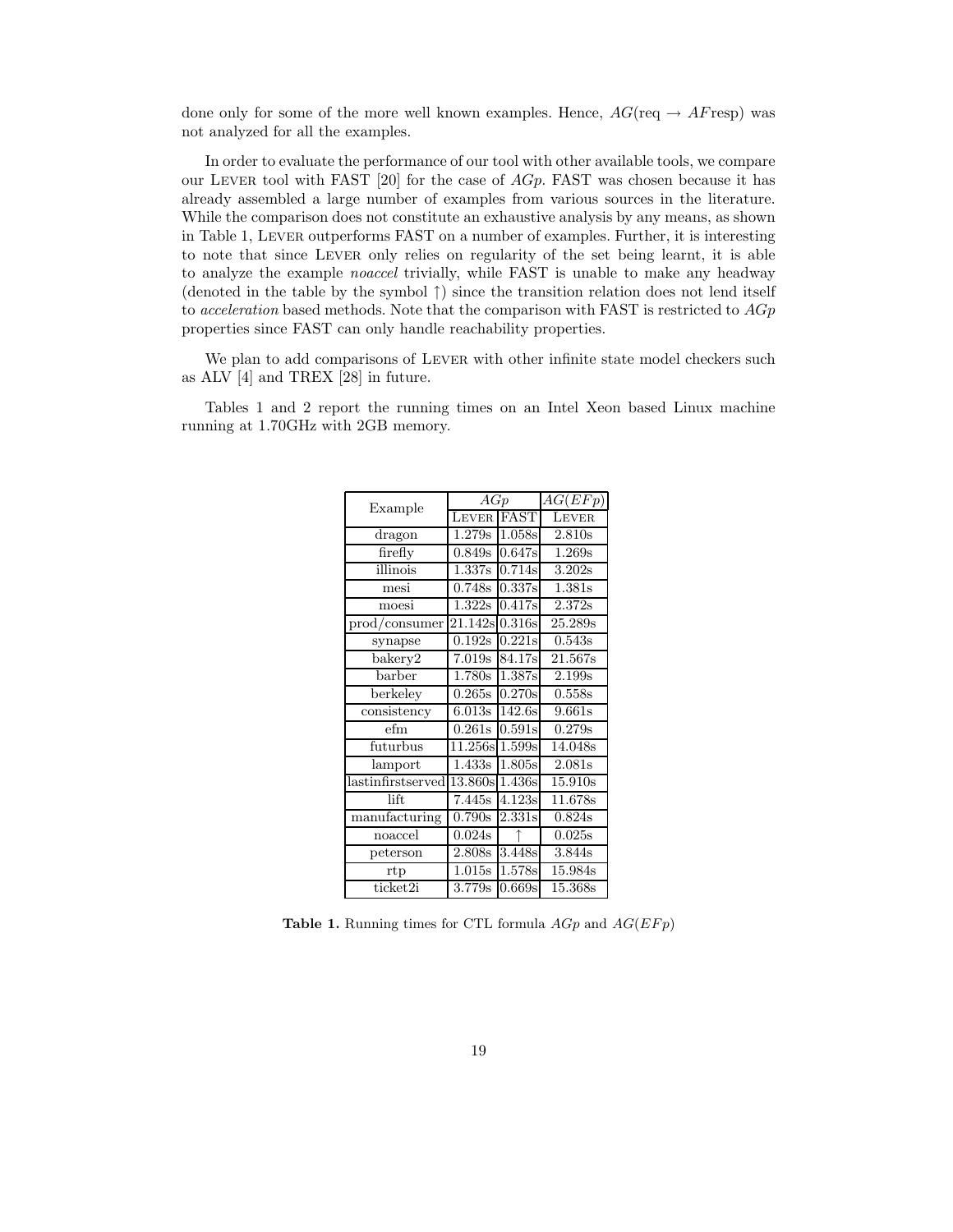| Example     | $AG(\text{req} \rightarrow AF \text{resp})$ |  |  |
|-------------|---------------------------------------------|--|--|
|             | <b>LEVER</b>                                |  |  |
| bakery2     | 36.56s                                      |  |  |
| barber      | 5.29s                                       |  |  |
| consistency | 8.03s                                       |  |  |
| lamport     | 6.47s                                       |  |  |
| lift.       | 17.31s                                      |  |  |
| ticket2i    | 45.92s                                      |  |  |

Table 2. Running times for CTL formula  $AG(\text{req} \rightarrow AF \text{resp})$  with fairness constraint

### 6 Conclusions and Future Work

We presented a learning based CTL model checking algorithm, which is the first CTL model checker for infinite state systems that handles fairness constraints. We built a prototype model checker Lever based on these ideas and demonstrated that on many practical examples the tool performs well.

The work presented here can be extended in many ways. We plan to compare the performance of Lever with other infinite state model checkers such as ALV [4] and TREX [28] in future. Another interesting direction of future work would be develop a learning based model checker for the full  $\mu$ -calculus. The main challenge is that  $\mu$ -calculus allows to express fixpoints of functions with more than one argument variable; we will need to extend the ideas presented here that work for fixpoints with a single argument to this more general case.

### References

- 1. P. A. Abdulla, B. Jonsson, M. Nilsson, and J. d'Orso. Algorithmic improvements in regular model checking. In *Computer-Aided Verification (CAV'03)*, volume 2725 of *LNCS*, pages 236–248. Springer, 2003.
- 2. R. Alur, P. Cerny, P. Madhusudan, and W. Nam. Synthesis of interface specifications for java classes. In 2nd ACM SIGPLAN-SIGACT Symp. on Principles of Prog. Languages, 2005.
- 3. R. Alur, P. Madhusudan, and W. Nam. Symbolic compositional verification by learning assumptions. In Proceedings of the 17th International Conference on Computer Aided Verification (to appear), 2005.
- 4. ALV. Action language verifier. http://www.cs.ucsb.edu/~bultan/composite/, 2004.
- 5. G. Ammons, R. Bodík, and J. R. Larus. Mining specifications. ACM SIGPLAN Notices, 37(1):4–16, Jan. 2002.
- 6. D. Angluin. Learning regular sets from queries and counterexamples. Inform. Comput., 75(2):87–106, Nov. 1987.
- 7. A. Annichini, A. Bouajjani, and M. Sighireanu. TReX: a tool for reachability analysis of complex systems. In G. Berry, H. Comon, and A. Finkel, editors, Proceedings of the international conference on computer aided verification  $(CAV'01)$ , Paris, France, volume 1855 of Lecture Notes in Computer Science. Springer, 2001.
- 8. S. Bardin, A. Finkel, and J. Leroux. FASTer acceleration of counter automata in practice. In K. Jensen and A. Podelski, editors, *Proceedings of the 10th International Conference* on Tools and Algorithms for Construction and Analysis of Systems (TACAS'04), volume